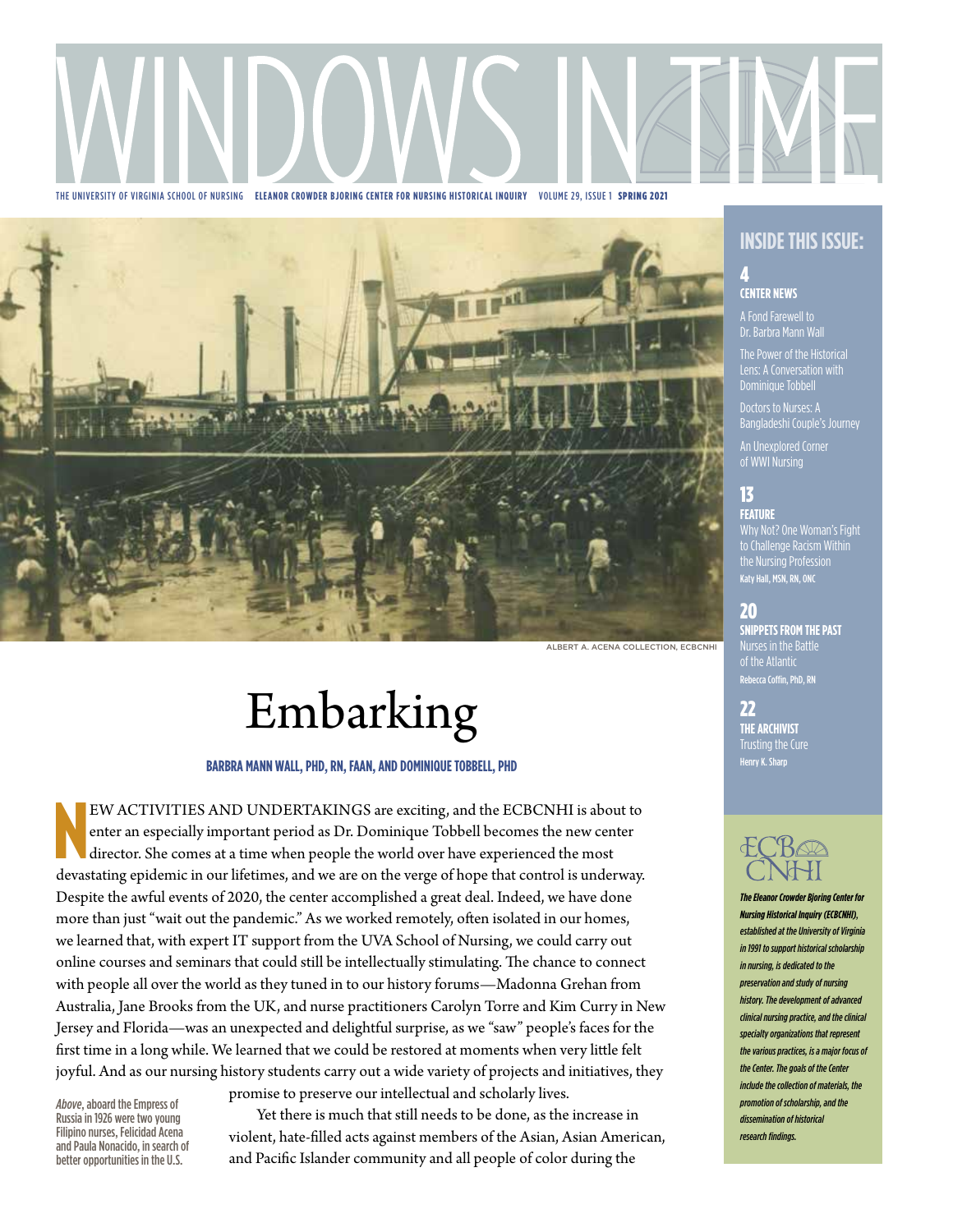#### ELEANOR CROWDER BJORING CENTER FOR NURSING HISTORICAL INQUIRY

#### Staff

Dominique Tobbell, PhD, Co-Director *dtobbell@virginia.edu*

Barbra Mann Wall, PhD, RN, FAAN, Co-Director *[bmw8y@virginia.edu](mailto:bmw8y@virginia.edu)*

Beth Hundt, PhD, APRN, NP-C, ACNS-BC, Assistant Director *[eah8yc@.virginia.edu](eah8yc@hscmail.mcc.virginia.edu )*

Barbara Brodie, PhD, RN, FAAN, Director Emerita *[bb9w@virginia.edu](mailto:bb9w@virginia.edu)*

Arlene Keeling, PhD, RN, FAAN, Director Emerita *[awk2z@virginia.edu](mailto:awk2z@virginia.edu)*

## Advisory Board

Mary Gibson, PhD, RN, Chair Barbara Brodie, PhD, RN, FAAN Linda Davies, RN Carolyn J. DuVal, RN Ivora Hinton, PhD Arlene Keeling, PhD, RN, FAAN John Kirchgessner, PhD, RN Debra Mann Pat Woodard, RN

## Windows in Time

Beth Hundt, Editor Maura Singleton, Associate Editor Roseberries, Design

## Brodie Fellow

# Ronen Segev, PhD, RN

# Center Volunteers

Carolyn J. DuVal Robert DuVal

*Windows in Time* can be found on EBSCOhost and Gale Group, Inc. databases. *Windows in Time* (Print) ISSN 2576-5213 *Windows in Time* (Online) ISSN 2576-5221

## **Contact**

Center Manager: Maura Singleton *[mks2d@virginia.edu](mailto:mks2d@virginia.edu)* Phone: (434) 924-0083 Email: *<nurs-hxc@virginia.edu>* Website: *[nursing.virginia.edu/cnhi](http://www.nursing.virginia.edu/cnhi)*

*© 2021 by the Rector and Visitors of the University of Virginia*

FOLLOW US ON: [facebook.com/uvanursing](https://www.facebook.com/uvanursing) and <twitter.com/BjoringCenter>

## FROM THE DIRECTOR



(continued from page 1) pandemic reminds us. We need more work on histories that are rooted in misogyny, stigma, and stereotypes that are all too familiar. The evidence has been

Midwives in training at the Penn Center of St. Helena Island, South Carolina

under our nose all along. Doctoral student Reynaldo Capucao is studying Filipino nurses by examining how race intersects with gender and nursing. We have created a new website on Race in Health Care as a continuation of an effort begun last summer by a School of Nursing Antiracism Working Group, under the leadership of Dr. Susan Kools. This site will be a repository of historical materials that every UVA nurse/nursing student should be exposed to, so that each can understand the context in which we practice. We are beginning work with graphic and web designers to build the website.

Dominique's vision is one that will continue the Bjoring History Center's leadership in the collection and preservation of archival materials; the development of educational programming, conferences, and seminars; and the production and dissemination of scholarship on the history of nursing and health care. This vision includes a commitment to using history to provide critical perspective on contemporary issues in health care practices and policies. As nurses represent the largest segment of the health care workforce, providing care in a broad variety of settings, their history offers an essential lens through which to examine major changes that have taken place in health care and other types of healing and care work. Indeed, the history of nursing is more diverse and inclusive than just that of formally trained nurses. It encompasses the traditional healing knowledge and practices passed down through generations of Black, indigenous, and other communities of color that enabled midwives and other traditional healers to provide healing and birthing care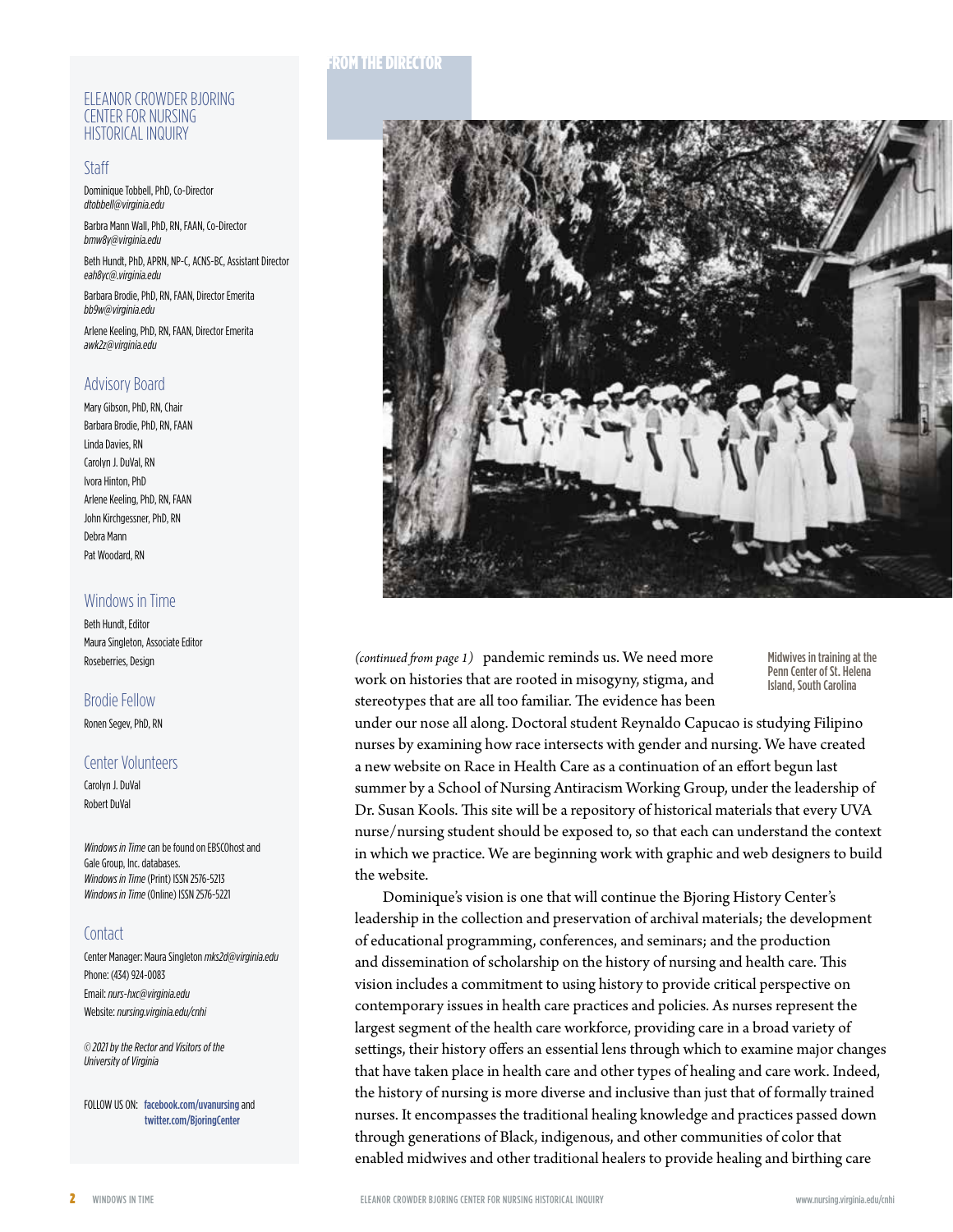

within their communities. And it includes the healing and caregiving work that has since continued to take place outside of health care institutions and community health settings. Yet, all too often, both nurses as historical actors and the scholarship of nurse historians have been marginalized. Thus, one of Dominique's priorities is to continue the center's work of increasing the visibility of nurses and nursing history scholarship within the discipline of history. Key to this is forging partnerships and engaging in collaborative programming across UVA and with institutions and scholars nationally and internationally.

# GLOBAL, DIVERSE AND INCLUSIVE NURSING HISTORIES

One priority is to expand archival and oral history collections related to and support scholarship about the history of marginalized care work and of marginalized care workers. The long history of racial and gender discrimination in the American health care workforce has meant that women of color, in particular,

have often been denied access to professional health care careers and been marginalized in low paying, low status direct care occupations. Much of this care work—in the past and today—takes place in nursing homes and other long-term care facilities, and in the homes of those living with chronic illness and debility. The current pandemic has made all too clear the urgent need to better understand the history and lived experience of those working in direct care occupations. The history of this marginalized care work is rooted in the longer history of nursing, beginning with the visiting nurse organizations and public health nurses of the late 19th and early 20th century. But it is also very much a part of the persistently gendered and racialized history of care work that is deeply imbricated within histories and contemporary experiences of social welfare, disability, labor, and health policy, and the shifting meanings, values, and ethics of care work.

A second priority includes expanding the center's collections and scholarship related to the history of nurseled clinics. These are sites in which nurses have worked to implement innovations in health-care delivery to improve access to services among underserved rural and urban communities. Such innovations included the establishment of nurse-led rural health clinics and community health centers during the 1960s and 1970s, and the expansion of nurse-led

clinics since the 1980s. Among these earlier initiatives were the Moms and Tots Center established by public health nurse Nancy Milio in Detroit during the mid-1960s and whose papers are at the History Center. The history of nurse-led clinics is situated within a broader history of community health activism—particularly of Black and Latinx health activism and the much longer histories of innovative nursing care and health policy, including the establishment of community-based demonstration projects by public health nurses in the early 20th century. As the American health care system is still defined by profound disparities in access to health-care services, and as nurse-led clinics—particularly since implementation of the Affordable Care Act—are playing an increasingly important role in the provision of primary care in both rural areas and underserved urban communities, this history promises meaningful lessons for understanding and addressing ongoing practices and inequities in the health-care system.



A third priority is to establish a Nurse Scientists Oral History project that will document the myriad ways

Public health nurse Nancy Milio established the Mom and Tots Center in Detroit.

in which nurse scientists have influenced health-care science, practice, and policy since the 1950s, and the challenges they have encountered in doing so. The role of nurse scientists—and the innovativeness and expertise of nurses more generally—has been understudied and undervalued in the history of science and health care and continues to be underacknowledged and undervalued in current health-care systems. (continued)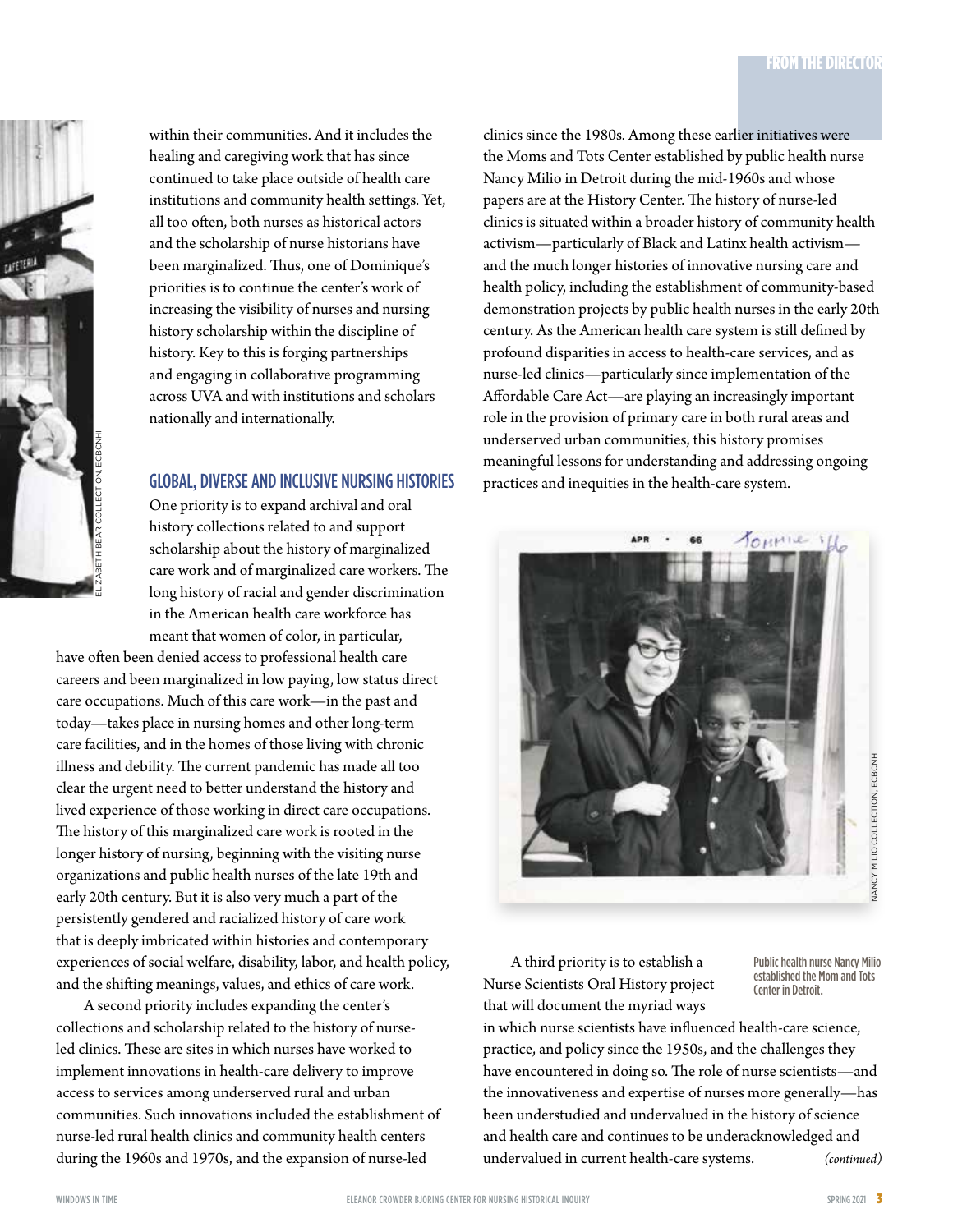*(continued from page 3)*

of nursing and health care more broadly, offer important opportunities for engaging students and faculty interested in the cultural, social, and political dimensions of science and health care. One of Dominique's goals is to establish the History Center as a site of collaborative research, learning, and programming centered on the history and social studies of health and health care—both within and beyond UVA. Through programming that includes the Nursing History Forum and the Randolph Conference (in spring 2022), the History Center will work to bring together scholars within and outside of UVA working at the intersections of the history, sociology, anthropology, ethics, and the politics and policies of health, healing, and care work.

These priorities, and the history

Given her own scholarship on the history of health policy and the considerable interest and expertise in health policy that exists at UVA—within the School of Nursing, in the Medical School and the Frank Batten School of Leadership and Public Policy, as well as the considerable policy history expertise in the History Department and the Miller Center—Dominique is particularly excited to explore collaborative programming opportunities that would establish the History Center as a center of history of health policy expertise. Such programming, for example, might interrogate the intersections of community activism, urban and health policies, and the organization of health-care delivery in the 20th and early 21st centuries.

Throughout its programming, the History Center will spotlight scholarship centered on global, diverse, and inclusive histories of nursing and health care. The History Center will also continue to work closely with the School of Nursing's Inclusion, Diversity and Excellence Achievement team and the Antiracism Working Group to help educate future generations of nurses who understand the impacts of systemic racism—and other systems of oppression—on health and health care, and who are committed to providing inclusive, equitable, and just health care.

As one director leaves and another comes aboard, we salute everyone who has worked indefatigably in the best interests of history and nursing. The work of historians is more essential than ever, and the ECBCNHI is committed to ensuring that we can all work at home, in schools of nursing, in archives, businesses, and health-care facilities safely and securely.

Barbia Mann Wall Dominique Toblell

# **CENTER NEWS**



# A Fond Farewell to Dr. Barbra Mann Wall

B ARBRA MANN WALL will retire in May 2021, having served the UVA School of Nursing as a teacher, mentor, scholar, and director of the Eleanor Crowder Bjoring Center for Nursing Historical Inquiry since December 2015. During her tenure, Dr. Wall has worked assiduously on a variety of fronts to provide a more diverse and inclusive history of nurses, in collaboration with the school's faculty and students. In particular, she spearheaded efforts to recognize and give voice to "hidden nurses" in the local community and beyond.

Under Dr. Wall's leadership, the Bjoring Center has expanded its holdings by scholars of color and oral history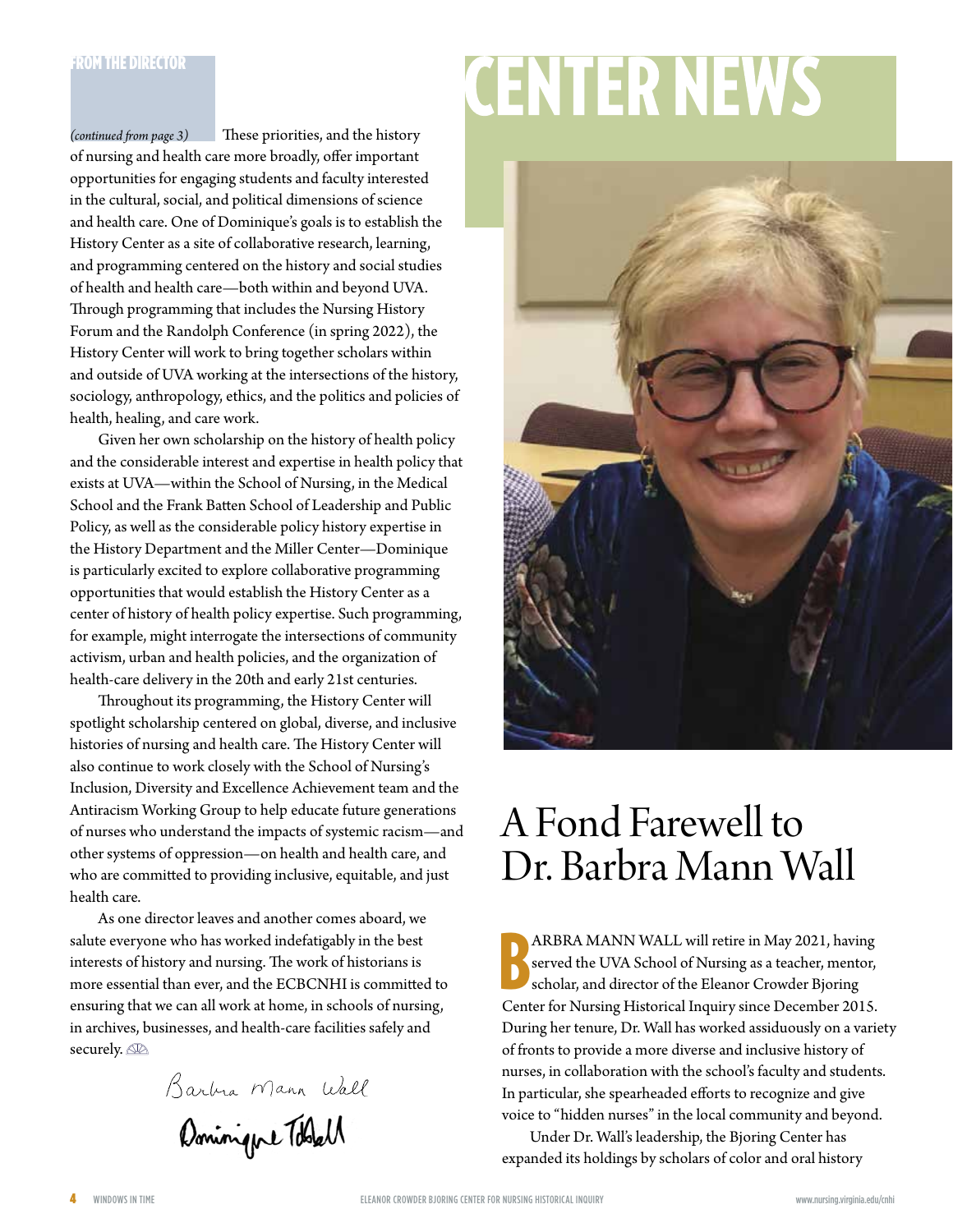**Dr. Wall has worked assiduously on a variety of fronts to provide a more diverse and inclusive history of nurses, in collaboration with the school's faculty and students. In particular, she spearheaded efforts to recognize and give voice to "hidden nurses" in the local community and beyond.**

collections on nurses of color, all of which has important implications for both scholarly and popular ideas about history. Working with doctoral student Victoria Tucker, the center has added audio and video recordings of Black nurses who graduated from the Jackson P. Burley High School/UVA Hospital Licensed Practical Nurse program. Donated material by historian Phoebe Pollitt on Black and Cherokee nurses in North Carolina has enlarged our collections. The center is also beginning to collect oral histories of Filipino nurses conducted by doctoral student Ren Capucao.

With a grant from the Jefferson Trust, Dr. Wall and colleagues within the School of Nursing launched a new initiative, "Reshaping Public and Archival Space in the School of

Nursing." This project grew out of a concern that students of color find a welcoming space for learning in the classroom and in the archive, both of which were very "white spaces." Dr. Wall utilized the center's display window to showcase photographs of graduates of the Burley High School/UVA Hospital Licensed Practical Nurse program, who were excluded from UVA's nursing program during segregation in the 1950s and 1960s. Permanent photo displays of these nurses now hang in McLeod Hall and Burley Middle School in Charlottesville. At a special ceremony in the spring of 2019, UVA President Jim Ryan officially recognized their status as UVA alumni. About 25 graduates and their families, together with relatives of the more than 100 graduates who have since died, came to McLeod Hall, walked across the stage of McLeod Hall's auditorium to receive certificates of appreciation—and a public apology.

In March 2019, Dr. Wall led the effort to host the Bjoring Center's largest scholarly gathering to date. The joint Agnes

Dillon Randolph International Nursing History and the Southern Association for the History of Medicine and Science Conference attracted 130 attendees from around the globe. This very successful three-day program provided an important connection to scholarship across a variety of disciplines.

During her tenure, the center has maintained a sound financial footing that was established by Directors Emerita Drs. Barbara Brodie and Arlene Keeling. The center's endowment has continued to grow and currently stands at \$2.5 million. This financial stability has allowed the center to fund fellowships and other research awards, subsidize student travel for archival research and conferences, and expand public outreach through nursing history forums and other programs.

Dr. Wall came to UVA from the University of Pennsylvania School of Nursing, where she was an associate professor and associate director of the Barbara Bates Center for the Study of the History of Nursing. She earned a bachelor's degree in nursing from the University of Texas at Austin, a master's of science degree from Texas Woman's University, and a PhD in history from the University of Notre Dame. A creative researcher and productive scholar, she is the author of three noted books and numerous articles and book chapters. Her award-winning first book, *Unlikely Entrepreneurs: Catholic Sisters and the Hospital Marketplace,1865–1925*, explores the major role that private and public hospitals played in helping the nation meet the health needs of its diverse and expanding population. Her other books include *American Catholic Hospitals: A Century of Changing Markets and Missions* and *Into Africa: A Transnational History of Catholic Missions and Social Change.*

Dr. Wall is not entering full-fledged retirement just yet. For the 2021–2022 academic year, she will be a visiting professor at her alma mater, the University of Texas at Austin School of Nursing, where she will teach one of her signature courses— "History, Race, and Science in American Health Care." Barb, we wish you the best in your next chapter!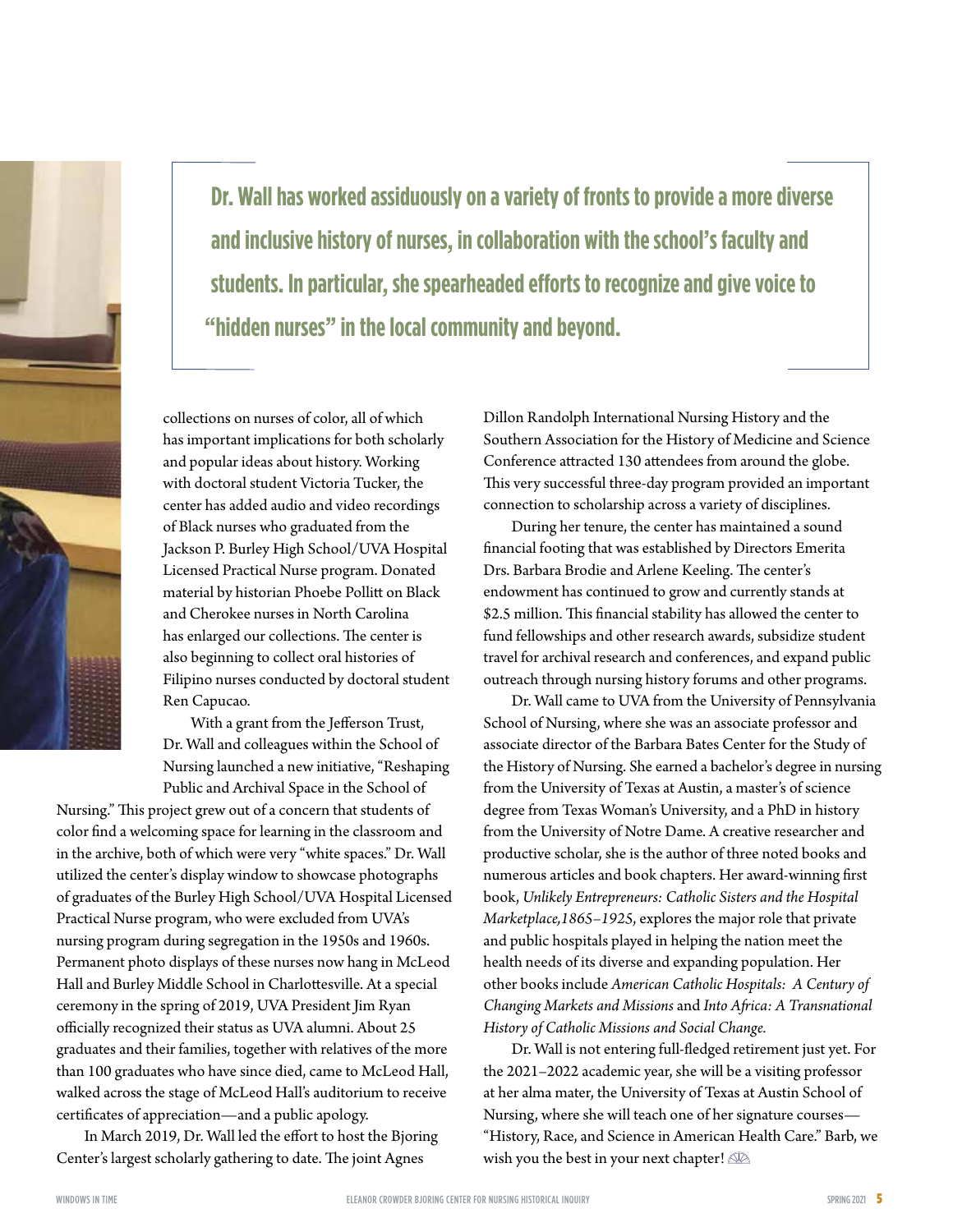

# THE POWER OF THE HISTORICAL LENS A Conversation with Dominique Tobbell

*Dominique Tobbell, PhD, was named director of the Bjoring Center for Nursing Historical Inquiry in December 2020. She comes to UVA from the University of Minnesota Twin Cities, where she directed the Program in the History of Medicine, served as an associate professor, an oral historian for UMN's Academic Health Center History Project, and as an affiliate faculty member with its Institute for Health Informatics.*

Your undergraduate degree was in biochemistry and you initially went to work in a research lab. What made you change course and pursue a doctorate in history?

As an undergraduate student—and especially after working as a protein scientist at a pharmaceutical company for a year—I realized that while I loved science and especially writing about science, I did not enjoy doing lab work. When I realized I wouldn't enjoy a career as a biomedical researcher, I looked into other career options, including science journalism. I decided, though, that I needed to learn a lot more about the social and political context in which science takes place before I would feel comfortable pursuing a career as a science writer. In the course of researching science journalism degrees, I discovered that it was possible to do graduate work in the history and sociology of science

and medicine. This seemed ideal: I could learn (and write!) about the social and political context in which science and health care had taken place in the past and perhaps better understand the ways in which science and health care were being practiced in the present. Of course, I knew next to nothing about what working in such a field would entail. I was fortunate to be accepted into the PhD program in the History and Sociology of Science at the University of Pennsylvania and subsequently relocated to the U.S. from the UK to embark on a career as a historian.

# How did you find your niche as a historian?

My research interests to this point have been quite broad, ranging from studies of the pharmaceutical industry, to changes in family medicine and rural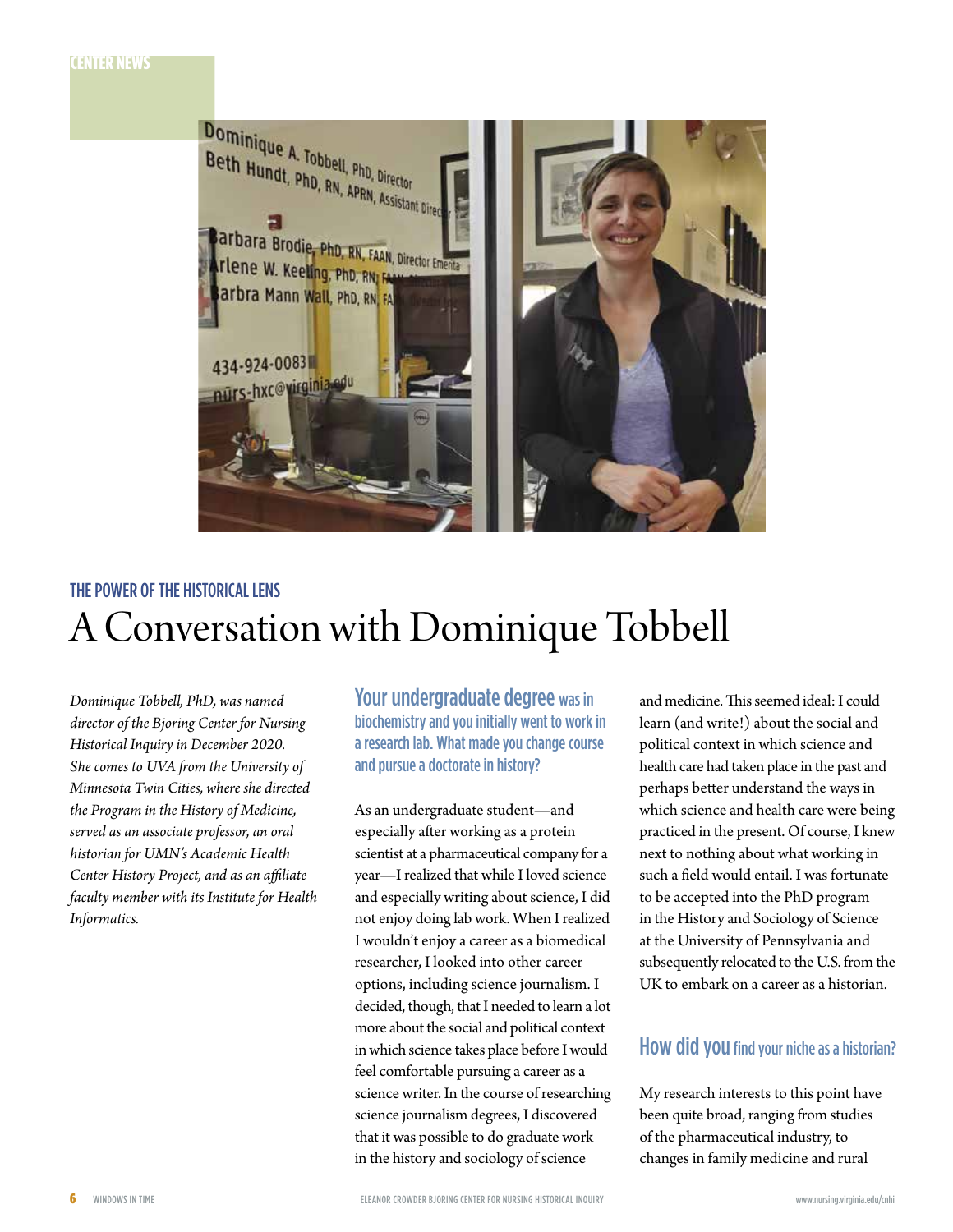**My interest in the intersections of health care, politics, and policy stem, in large part, from having grown up in a country with a nationalized health system.**

health care, to the development of health informatics, and, of course, the history of American nursing. At the center of my scholarship are the institutions that have defined health care and the contextual factors that have shaped them. In particular, my research examines the political, economic, and social relationships that developed among academic institutions, governments, and the health-care industry in the decades after World War II, and assesses the implications of those relationships for the current health-care system. As a historian I am committed to using the power of the historical lens to provide critical perspective on contemporary health care.

My interest in the intersections of health care, politics, and policy stem, in large part, from having grown up in a country with a nationalized health system, never having to worry about whether my family could afford health care, and moving to the U.S., a country in which long-held skepticism toward and outright rejection of governmentsupported health care has had profound implications for people's access to and experiences of health care, not least the potential economic devastation that serious illness and injuries can have on individuals and families.

My research interests have also been indelibly influenced by the historians I was fortunate to learn from and work with at the University of Pennsylvania, and the historians I have been mentored

by since graduating. For example, I was trained by Rosemary Stevens, one of the leading historians of health care politics and policy, whose scholarship has served as a model of how to balance rigorous historical research with critical policy analysis. My PhD advisor, Ruth Schwartz Cowan, also had a profound impact on the type of research questions I pursue. When I was a second-year graduate student trying to figure out what my dissertation would be about, Ruth encouraged me to research the thing that I had experience of and thus, potentially, a unique perspective on—the pharmaceutical industry. She also emphasized how important it is to consider nurses in history by introducing me to scholarship in nursing history and to the Bates Center for the Study of the History of Nursing, where the faculty, especially Patricia D'Antonio and Julie Fairman, helped to nurture and guide my growing interest in the history of nursing.

My research interests have also been shaped by the opportunity I was given at the University of Minnesota to develop an oral history project of the university's Academic Health Center, but I'll say more about that below!

# Name a book that every student of history should read.

*Fatal Invention: How Science, Politics, and Big Business Re-Create Race in the Twenty-First Century* (New York: The New Press,

2011) by Dorothy Roberts is essential reading not only for historians of nursing and health care but also for all healthcare providers and researchers.

You have said that history plays an essential role in addressing current issues in health care and can help us create a better health-care system—one centered on inclusion, equity and justice. Can you elaborate?

A historical perspective is critical for identifying the ways in which intersecting systems of oppression such as racism, sexism, ableism, homophobia, and transphobia—have shaped the development of nursing and the health care system and influenced Americans' access to and experiences of health care. By integrating history into the nursing curriculum, we introduce students to the impacts of the history of discrimination in health care on health inequities and disparities today. In other words, such teaching highlights that current health disparities and inequities are an outcome of history.

In addition to identifying systems of oppression in health care and their impacts, history also provides important examples of the ways in which patients and communities of color and other marginalized groups—often in partnership with nurses and other health care providers—have fought against discrimination and affected change in the health care system to advance health equity. History also provides examples of nurses producing critical knowledge about illness, death, and dying, as well as the social determinants of health, that has transformed patient care and health outcomes.

By teaching nursing students about the history of discrimination in health care, as well as the history of health and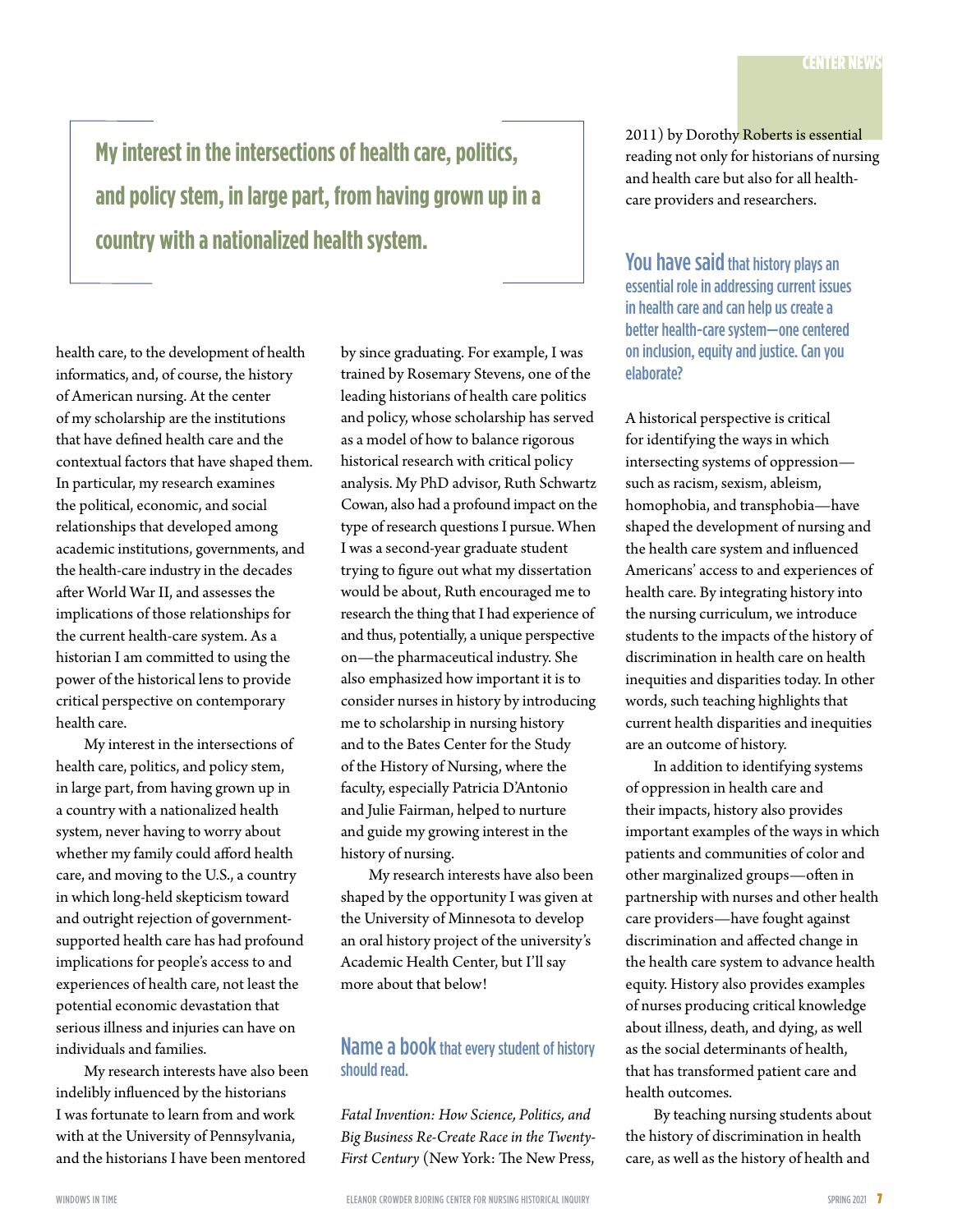# CENTER NEWS

social justice activism, we can prepare nursing students to better understand the reasons for and implications of persistent health disparities and inequities in access to health care services. This history also helps to equip students with greater understanding of their own positionality within this history and to provide them with knowledge and tools to advocate for greater health equity and social justice within their own nursing careers.

# Your forthcoming book (and third) is *Dr. Nurse: Science, Politics, and the Transformation of American Nursing*. What was the impetus for this book?

I have been deeply interested in the roles and experiences of nurses in U.S. history since my days as a graduate student at Penn. Nurses did not emerge as historical actors in the research for my dissertation or first book on the history of the American pharmaceutical industry. However, when I was hired as an assistant professor in the history of medicine at the University of Minnesota, I was tasked with establishing and directing an oral history project of the University of Minnesota's Academic Health Center (AHC), of which the nursing school and the nurses who worked in the university hospital and clinics were integral. I was excited to finally turn my attention to the role of nurses in the history of health care. Initially, I had planned to write a book that centered the complex intersections of medicine, nursing, and pharmacy and of state and federal health policies in the development of AHCs in different states in the U.S. However, I soon realized that before broaching that broad and complicated history, I needed to first map the changing role of nurses, and the intersections of nursing education and state health policies in particular, in post-World War II American health care. I thought that this would be a more manageable undertaking, but I quickly realized that it was a complex and complicated history in its own right.

In the end, *Dr. Nurse* shows that the history of academic nursing is a valuable lens through which to examine major changes that have taken place in American health care in the second half of the 20th century, including the emergence of AHCs and their impact on health professions education and health care delivery.



# People might be surprised to learn that you have a black belt in judo. Is this your version of relaxation?

Yes! I first started doing judo as a 9-year-old and it has been a constant and reliable source of learning, exercise, challenge, and relaxation ever since! Judo isn't the only way I relax, though. I love playing team sports and four years ago, I took up ice hockey. I spent my high school and college years as a competitive field hockey player but wasn't able to find a place to continue playing once I moved to the U.S. When I first met my wife, she introduced me to ice hockey. Minnesota has lots of great opportunities to learn and play hockey and plenty of outdoor ice rinks to practice on.

Your priorities for the center include expanding oral histories of marginalized care workers, plus new initiatives focusing on nurse-led clinics and nurse scientists. What are your plans for digitizing this material, and making our existing collections more accessible to scholars and the public?

The movement to digitize primary sources has been underway in many institutions for more than a decade, but the pandemic-related shutdowns have highlighted the urgency of expanding efforts to digitize archival materials. For the past year, as protective public health restrictions closed down archives and limited travel, researchers' access to non-digitized archival sources was put on hold. But the value of digitized primary sources extends beyond this pandemic moment. Digitization is key to increasing access to and accessibility of critical primary source materials—not just to scholars but also to the public. This accessibility is especially important when it comes to archival and oral history sources that are about communities that have been marginalized and underrepresented in history, such as marginalized care workers. As such, we will be committed to digitizing oral histories and archival materials that relate to the history of health care in marginalized communities. We will also review our existing collections and determine priorities for digitization.

To be sure, digitization and the preservation and maintenance of digitized sources on reliable, safe, and accessible platforms is costly. As we undertake this, we will need to secure funding to support the costs of both digitization and sustaining access to our digitized materials.  $\mathbb{R}$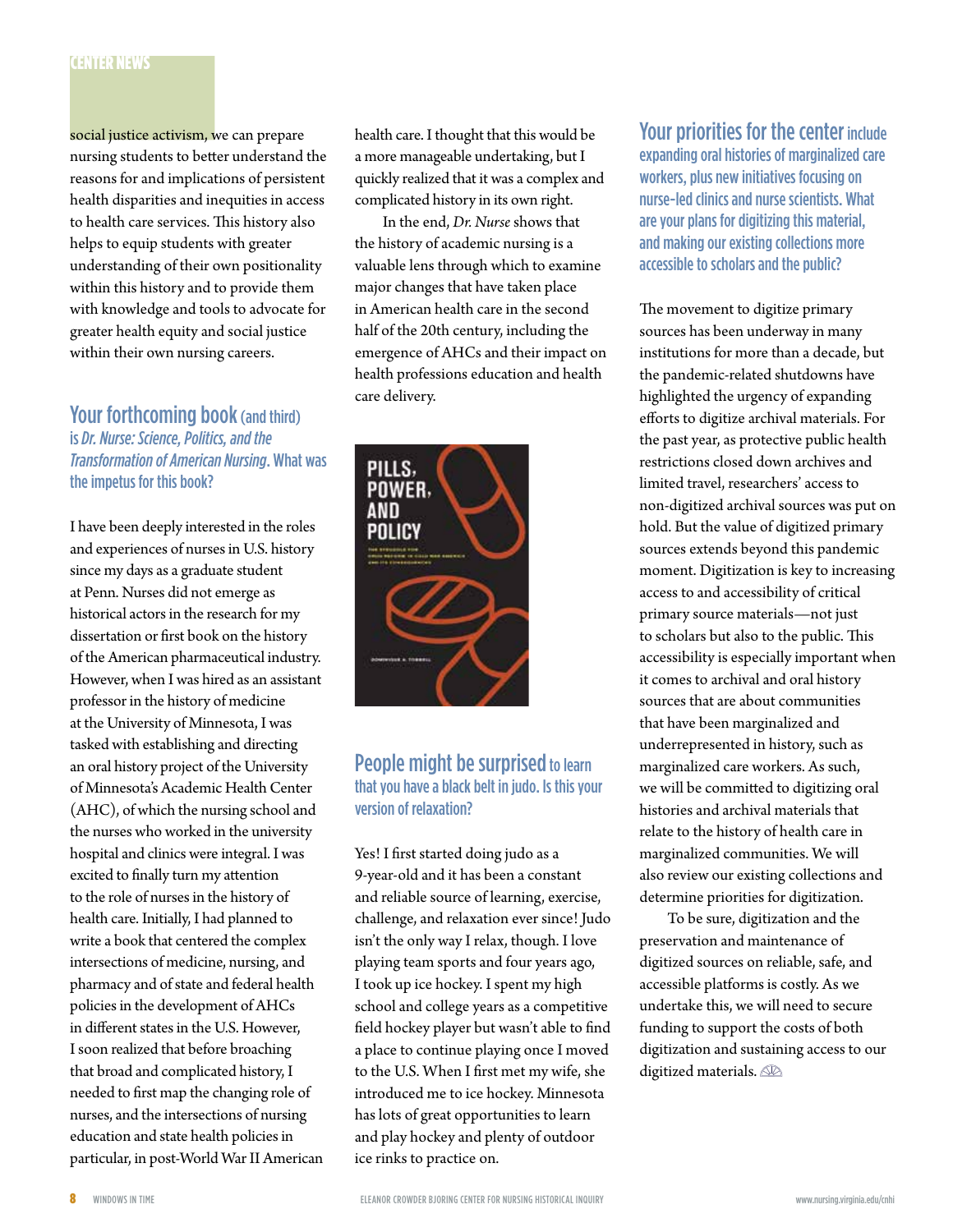# DOCTORS TO NURSES A Bangladeshi Couple's Journey

**BARBRA MANN WALL, PHD, RN, FAAN**

The Bjoring History Center recently<br>
obtained an oral history of RN-BS<br>
graduates **Md Farid Uddin** and<br> **Mosfika Yeasmin**, conducted by their he Bjoring History Center recently obtained an oral history of RN-BSN graduates **Md Farid Uddin** and daughter, Irteza Binte-Farid. This interview is a life history, chronologically told. It begins in Bangladesh, where both were born and raised by supportive families, graduated from medical school, immigrated to the United States to provide greater educational opportunities

for their children, and culminates with their graduation from UVA in 2020. It's a personal account of triumph and conflict, sacrifice and joy, roadblocks and accomplishments as they faced the trials of migration.

Both Md Farid and Mosfika were influenced by their parents: Md Farrid's father was an educator, and Mosfika's mother and father both earned master's degrees in literature. Her father eventually became a lawyer in Bangladesh. Md Farrid began medical school in 1978, continued to postgraduate school, and in 1993 became a psychiatrist. Mosfika entered medical school in 1986, met and married Md Farrid, had three children, and finished medical school before the age of 30. They opened a psychiatric clinic and practiced there before deciding to emigrate in 2000 through the family immigration system. Twenty years later, after juggling multiple jobs at Walmart, Whole Foods, and elsewhere, and financing the college education of their three children at some of the

![](_page_8_Picture_6.jpeg)

country's top universities, Md Farid and Mosfika graduated from the UVA School of Nursing.

UVA nurses Md Farid Uddin and Mosfika Yeasmin

We invite you to read this fascinating transcript and use it in research. This life history supplies researchers with a narrative that gives attention to memory, the context within which Md Farid and Mosfika narrated their lives, the immigrant experience, the significance of family, and the cultures within which they had to negotiate, both in Bangladesh and in the U.S. As they describe their decision to enter nursing school rather than pursue medicine, they reveal how they coped with the challenges of migration and its many structural and racial barriers.

The transcript will be of interest to nurses, physicians, historians, anthropologists, immigration specialists, and the general public.

**This life history supplies researchers with a narrative that gives attention to memory, the context within which Md Farid and Mosfika narrated their lives, the immigrant experience, the significance of family, and the cultures within which they had to negotiate.**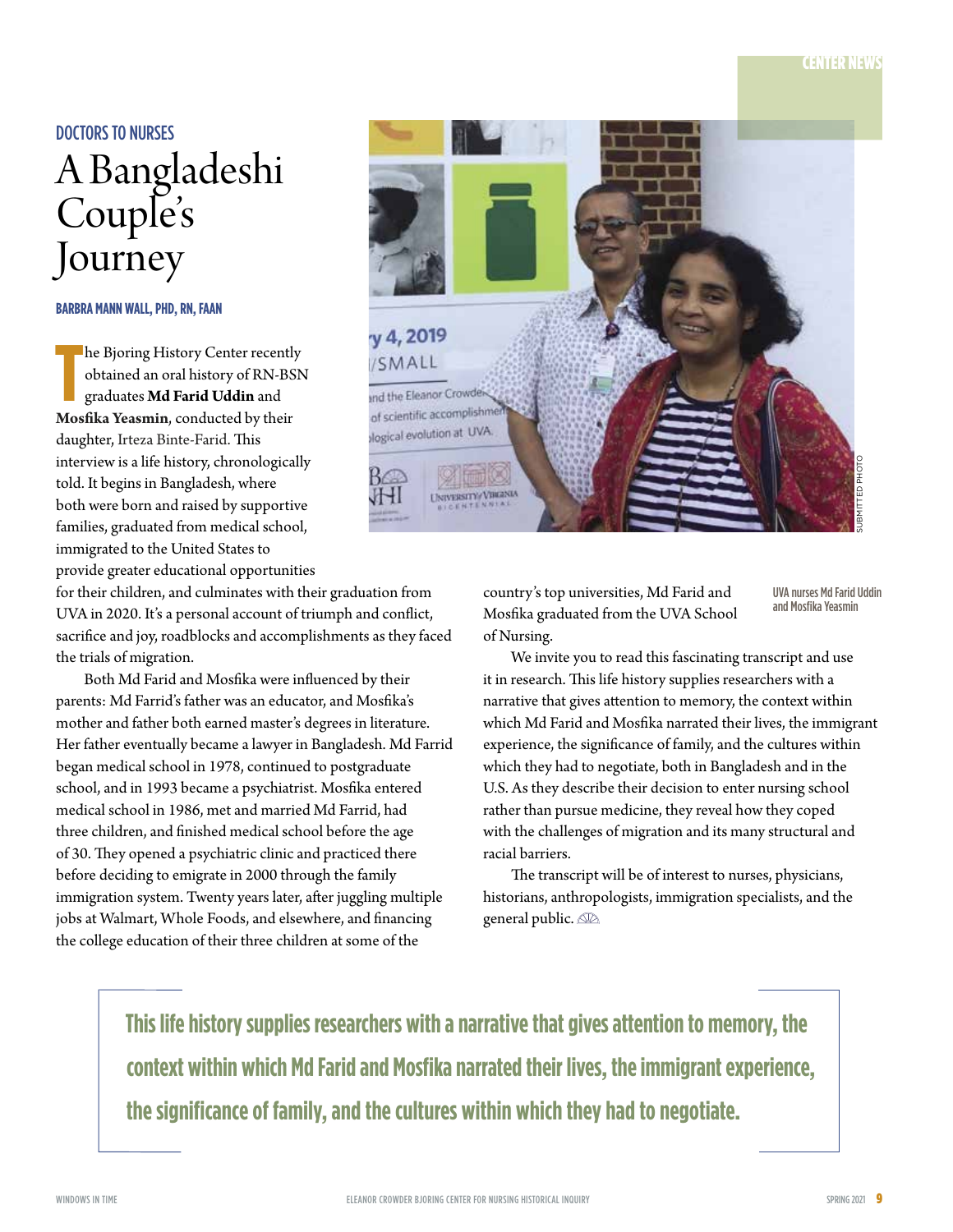# **FACULTY/ASSOCIATES**

**Cockerham, A. Publication.** "Babies Aren't Rationed: World War II and the Frontier Nursing Service," *Nursing History Review* 29(2021): 23-49.

**Gibson, M.E., Online Nursing History Forum.** Agnes Dillon Randolph: Virginia Nurse Advocate. University of Virginia Eleanor Crowder Bjoring Center of Nursing Historical Inquiry Forum, March 4, 2021.

**Gibson, M.E., Invited Online Lecture.** When Nursing Care is Needed: King's Daughters Visiting Nurse Service of Norfolk VA, University of Chester, UK, February 3, 2021.

**Hehman, M., Publication.** "The Nurses of Ellis Island: Caring for the Huddled Masses," *Nursing History Review* 29(2021): 43–69.

**Hehman, M. & Keeling, A., Virtual Presentation.** "The Nurses of Ellis Island." Save Ellis Island Foundation, February 23, 2021.

**Hundt, B. Publication.** Book Review: The Peculiar Institution and the Making of Modern Psychiatry, 1840–1880 by Wendy Gonaver. *Nursing History Review* 29(2021): 234–236.

**Keeling, A. Invited Online Presentation.** Alert to the Necessities of the Emergency: Nursing in the 1918 Influenza Pandemic. University of Manchester, UK, November 2020.

**Keeling, A. Invited Online Presentation.** Alert to the Necessities of the Emergency: Nursing in the 1918 Influenza Pandemic. University Village residents, Charlottesville, VA, January 13, 2021.

**Milbrath, G., Grant.** Illinois Training School for Nurses Digitization Project, Illinois State Records and Archives Board.

**Milbrath, G., and Snyder, A. Grant.** The Emergency Nurses Association: 50 Years of Advocacy and Advancement, Emergency Nurses' Association Foundation.

# Presentations, Pub

**Milbrath, G., and Snyder, A. Publication.** "The Emergency Nurses Association: 50 Years of Advocacy and Advancement," *Journal of Emergency Nursing* (2021).

**Milbrath, G., Invited Keynote.** Fulfilling Nightingale's Legacy of Care. 2020 International Society of Nurse Geneticist Congress, virtual, November 2020.

**Milbrath, G., & Keeling, A., Invited Presentation.** Illinois Nurses on the Frontline: The Influenza Epidemic, 1918–1919. UIC College of Nursing All Alumni Reunion, Chicago, Il., October 2020.

**Milbrath, G. Invited Presentation.** Celebrating the Resiliency of Nursing: A Historical Perspective. UIC College of Nursing Faculty Retreat, Chicago, IL., August 2020.

**Tobbell, D. Publication.** Co-editor, Special Issue: "Global Health and Pharmacology," *Frontiers in Medical Sociology*, 2020–2021.

![](_page_9_Picture_18.jpeg)

# An Unexplored Corner of WWI Nursing

he Bjoring Center is<br>pleased to announce the<br>**Ronen Segev, PhD, R**<br>is the 2021 recipient of the he Bjoring Center is pleased to announce that **Ronen Segev, PhD, RN**, Barbara Brodie Nursing History Fellowship. His research project, "Military Nursing in Ottoman Palestine During World War I," seeks to fill the gap in knowledge

about the historical development of nursing in Israel, and to shed light on the pivotal role of military nursing in general.

While military nursing during WWI is widely studied, little is known about nursing and military nurses during this period in Palestine. Then under Ottoman rule, Palestine stood in the middle of a strategic military crossroads between the British and Turkish-Ottoman forces in the Middle East. Mostly German, French and Austrian nurses, together with a few local Jewish nurses, provided health care, with the American colony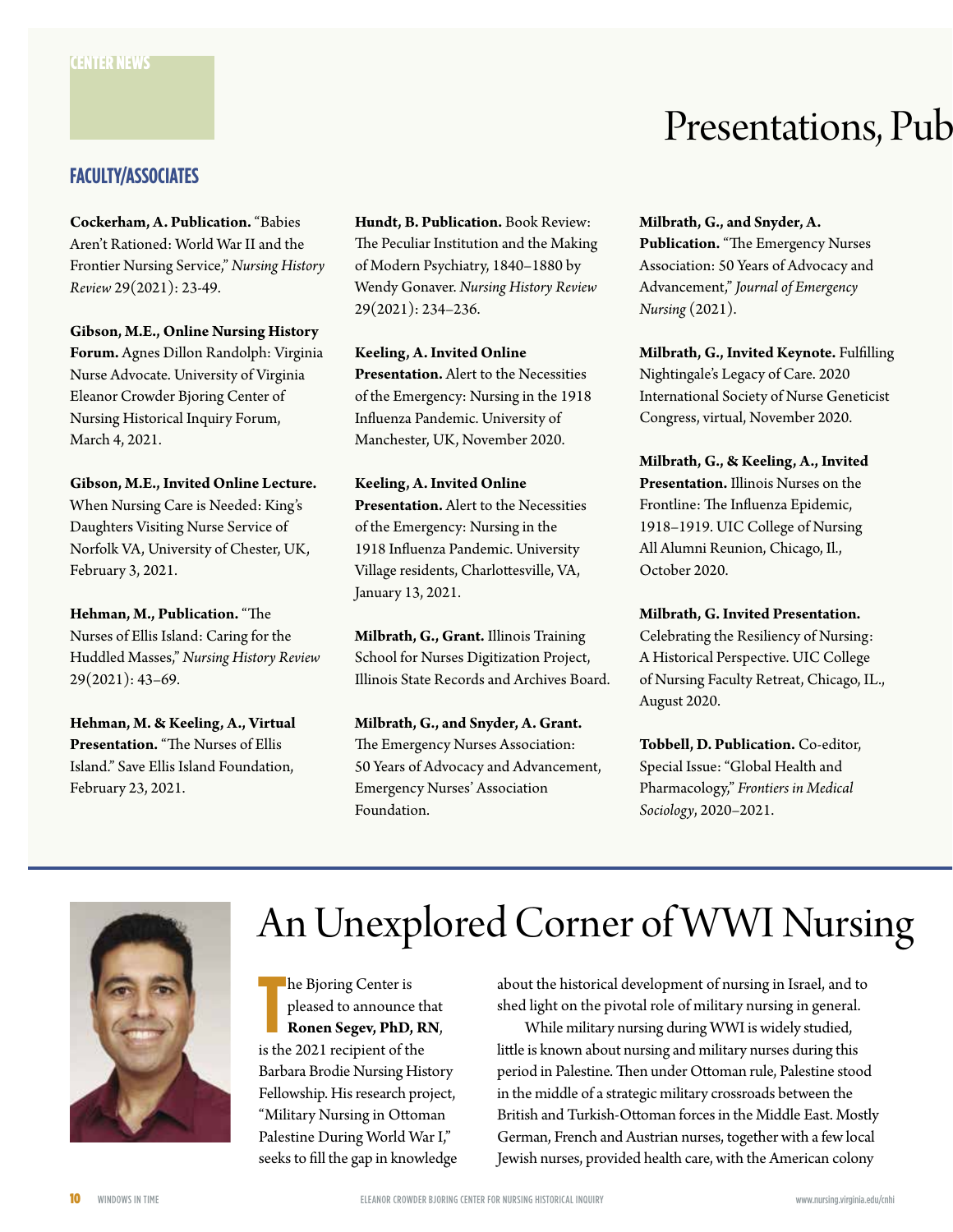# lications & Awards

**Tobbell, D. Publication.** Book Review: Pill by Robert Bennett, *Social History of Medicine* (2020) 33(3): 1043–1045.

**Tobbell, D. Presentation.** "Transgender Narratives." Silent Illumination: Compassionate End-of-Life Care for Transgender Elders. University of Virginia School of Nursing, March 20, 2021.

**Tobbell, D. Presentation.** "Forced Sterilizations and ICE Camps from Historical Perspective." Health Equity Week, University of Minnesota Medical School, October 30, 2020.

**Tobbell, D. Moderator.** "Nursing Education." American Association for the History of Nursing Webinar, March 19, 2021.

**Tobbell, D. Moderator.** "Panel on the Medical Management of Bodies: Intersex, Inmates, and Aids to Hearing," American Association for the History of Medicine Ann Arbor 2.0, University of Minnesota, Minneapolis, MN, January 2021.

**Wall, B. M., Draughon, R., Online Presentation.** Race, Religion, and Segregation in the American South, 1845–1898: A Textual Analysis. New Directions in the History of Religion, 1700–1900, University of Manchester, UK, January 14–15, 2021.

**Wall, B. M., Invited Keynote.** Learning the Healer's Art Throughout History: How History Informs Present-Day Nursing, Inaugural Virtual Research and Evidence-Based Conference, Brigham Young University, December 7, 2020.

**Wall, B. M., Invited Keynote.** The History of the University of Texas at Austin School of Nursing, Virtual Reunion, November 7, 2020.

**CONGRATULATIONS to Center Associate Frank Hickey** for his promotion to Vice President for Ambulatory Care Services at University Hospital, Newark, NJ.

# **STUDENTS**

**Capucao, R. Jr., Publication.** Nursing Out Identities: Self-Compassion and Intersectionality. In Fontaine, D.K., Cunningham, T., & May, N.B. *Self-Care for New and Student Nurses*. Sigma, April 2021.

**Capucao, R. Jr., Award.** US Fulbright Student Award Semi-Finalist.

**Tucker, V. Invited Panelist.** The Retold Virtual Experience: Uncovering Untold Stories. University of Virginia Alumni Association, University of Virginia School of Nursing and School of Engineering, October 10, 2020.

**Tucker, V. Presentation.** Race and Education Works-in-Progress Virtual Presentation, Center for Race and Public Education in the South, University of Virginia, November 17, 2020.

**Tucker, V. Invited Panelist.** Black History Month Virtual Opening Program: Black Health Matters Panel Discussion, Black History Program, Natural and Historical Resources Division, Department of Parks and Recreation, Prince George's County, February 1, 2021.

in Jerusalem playing an essential role in providing services for the local population. When war broke out, the political status of the American colony became problematic. Nevertheless, the American settlers maintained good relations with the Turkish governor, opened four military hospitals, and continued to care for British and Turkish soldiers as well as the civilian population. Who were these nurses and how did they train? Where did they serve? How did they help shape nursing after the war, during the British Mandate and subsequently in Israel?

Dr. Segev received his RN, MA and PhD degrees from Tel-Aviv University. A nephrology nurse and a historian, he is a lecturer in the Nursing Sciences Department at Ruppin Academic Center in Emek Hefer, Israel. Dr. Segev is the author of *A Two-Layer Uniform: History of the IDF Nursing 1948–1983* (2019, Modan & Ministry of Defense Publication) as well as journal articles and book chapters with both a clinical and historical focus.  $\mathbb{R}$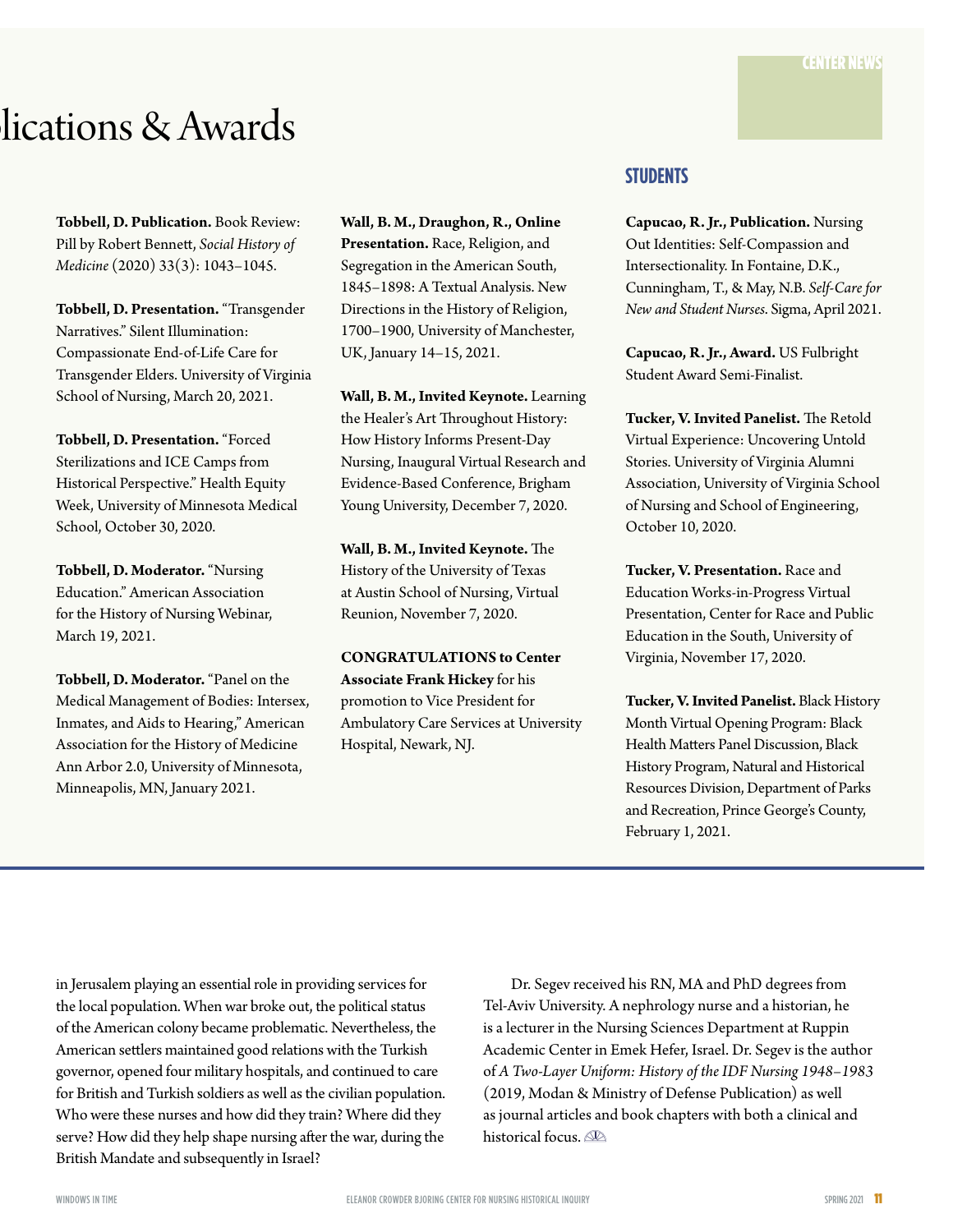# Nurse Practitioner History Research Scholar Award CALL FOR SUBMISSIONS

The Bjoring History Center invites<br>applications for the Nurse applications for the Nurse Practitioner History Research Scholar Award for 2021. Its goal is to advance historical scholarship on practitioners and disseminate it to an international audience.

For the third year in a row, a donor has made a generous gift of \$5,000. **The deadline for proposals is June 15, 2021**, with the intention that the recipient use the award the following academic year.

**Eligibility:** Any student pursuing a DNP or PhD, or an established scholar. This award is not limited to nursing scholars; other historians of medicine and health care are

encouraged to apply.

Applicants must provide a full research proposal, including:

- A concise statement of the research they wish to conduct
- A narrative describing the project, within the context of the present state of historical knowledge, including background, sources and appropriate citations
- Identification of resources to be used
- An itemized budget detailing how the funds will be used
- A current CV

**Send proposals and supporting materials to:** Dominique Tobbell,

PhD, Director of the Bjoring Center for Nursing Historical Inquiry at the University of Virginia, at *[dtobbell@](mailto:dtobbell@virginia.edu) [virginia.edu](mailto:dtobbell@virginia.edu).* Notification of award will be made in July 2021.

The recipient must agree to provide a research presentation to selected faculty (and the donor, if desired) upon completion of the project. In addition, they must produce a submission-ready paper for publication and a letter of thanks for the donor.

For more information, visit the Bjoring History Center website: *[www.nursing.virginia.edu/nursing](https://www.nursing.virginia.edu/nursing-history/fellowship/)[history/fellowship/.](https://www.nursing.virginia.edu/nursing-history/fellowship/)*

# Progress Reports

D espite the challenges researchers have faced during the COVID-19 pandemic, recipients of the 2020 NP History Research Scholar Award have continued to advance their projects. We checked in with them recently for some good news on their progress.

**Kim Curry** and **Carolyn Torre** are collecting oral histories of nurse policy leaders who made practice legally possible for nurse practitioners in the state of Florida. This is the second phase of their project; the first phase examined nurse practitioner leaders and legislation in New Jersey. Dr. Curry and Ms. Torre have been able to complete video interviews of key Florida NP activists. The project video will detail the legislative and practice changes impacting the role of the nurse practitioner in Florida from the 1970s onward, including the perspectives of those early leaders and activists. The Bjoring Center is eagerly anticipating being able to share their completed video in the future.

**Mary Koslap-Petraco** and **M. Elayne Simone** are also collecting oral histories of nurse practitioner leaders and activists. Their project is to design a digital archive memorializing the efforts of those nurse practitioners who, through grassroots political advocacy, changed the Nurse Practice Act in the state of New York in the 1980s. Dr. Koslap-Petraco and Dr. Simone have been able to conduct Zoom interviews with key nurse leaders and look forward to being able to safely travel to the Bjoring Center to review relevant documents in our archive.

**Marcus Henderson**'s project is examining the experiences of men in the nurse practitioner role. In addition to his role as a lecturer at the University of Pennsylvania School of Nursing, he has been conducting interviews virtually. While still collecting data, Mr. Henderson is already identifying gender inequality issues among his participants and noting racial inequalities experienced by men NPs of color. His scholarship shows much promise in adding to the research in the area of nurse practitioner history.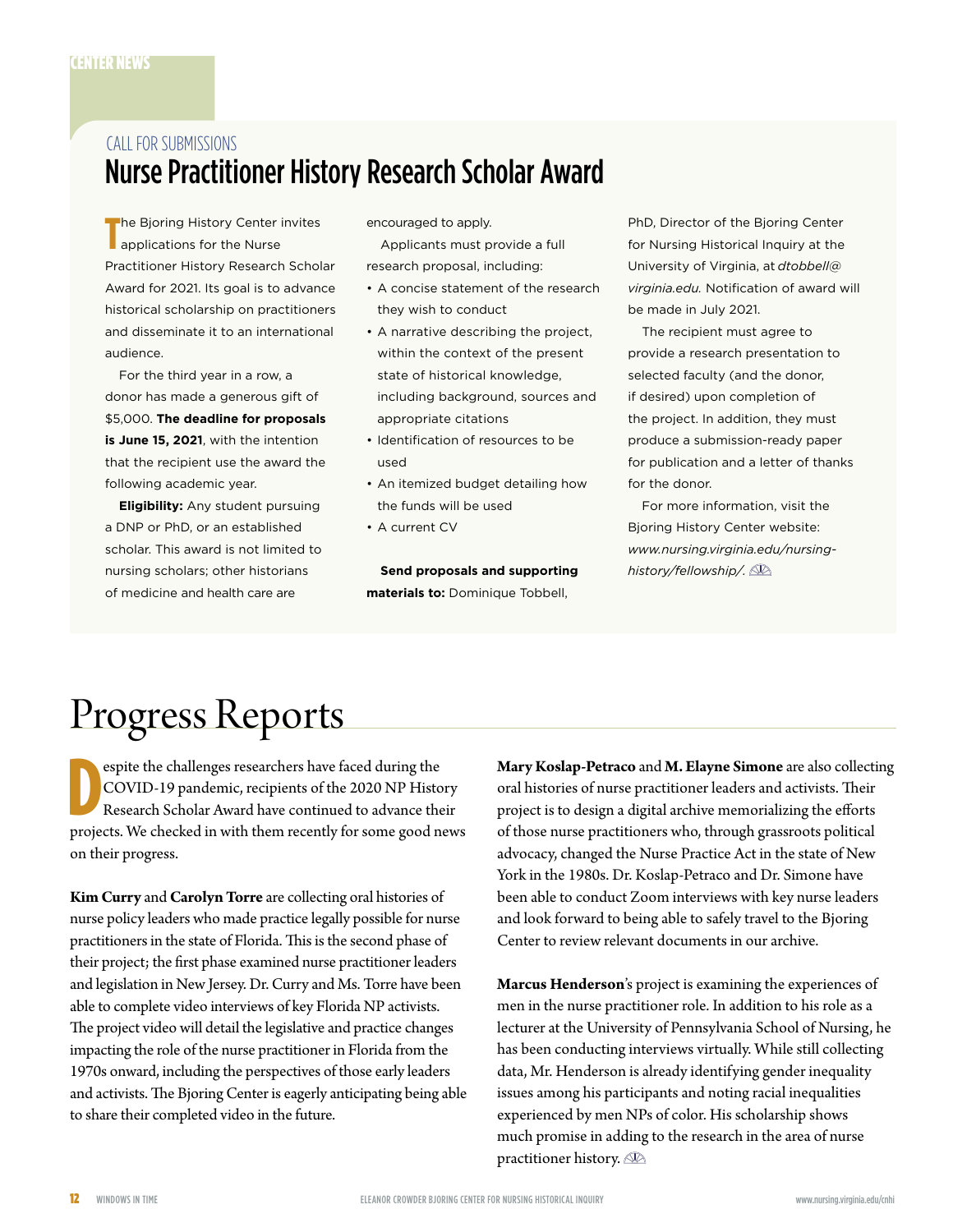# Why Not?

One Woman's Fight to Challenge Racism Within the Nursing Profession

# KATY HALL, MSN, RN, ONC FIRST-YEAR UVA NURSING PHD STUDENT

uring the COVID-19 pandemic of the past year, nurses have been hailed as heroes by a public and society in the midst of turmoil. This heroic designation is well earned, yet now, more than ever, it is critical to examine th nurses have been hailed as heroes by a public and society in the midst of turmoil. This heroic designation is well earned, yet now, more than profession. Racism is affecting the outcomes of people of color who have COVID-19; indeed, racism has a pervasive past in our health-care system and in nursing in particular.

While many argue that the "caring" profession knows no color, nursing has never transcended racism.<sup>1</sup> In *Nursing 2020*, Deborah C. Roberts argues that racism in nursing is the elephant in the room. "Nurses of color refrain from speaking up and out against racism because many of their White coworkers fail to understand the implications of racism in the lives of people of color."<sup>2</sup> This difference in perception of racism and how it impacts people of color continues to frustrate efforts to address it. Whites often refuse to see themselves as part of a collective culture that has created, sustained, and benefited from racism<sup>3</sup>

Nurses can no longer hide from these difficult conversations. Reacting with denial or hostility to people of color's perceptions of racism shuts down cross-racial discussions and perpetuates racial hierarchy.<sup>4</sup> Nurses must

![](_page_12_Picture_10.jpeg)

develop "racial stamina" to listen to the stories of people of color and engage in meaningful discussions. Roberts

Mary Elizabeth Carnegie as a young nurse

acknowledges that it takes courage for nurses of color to openly acknowledge racism and its impact on their lives, but while there are consequences for speaking up, there are also consequences for staying silent.<sup>5</sup>

History is crucial for giving voice to the vast experiences of others and can further inform social policies and practices today. Nursing history, specifically, is rich with many incredible stories of power and possibility.<sup>6</sup> One such story is that of Black nursing leader Mary Elizabeth Carnegie, who spent her life working to end racism in nursing by advocating, teaching, and leading by example. She had the audacity to ask, "Why Not?"<sup>7</sup> She sought out opportunities for Black nurses in a time when all aspects of their lives were segregated, even their own profession. She led with intelligence, grace, determination, and excellence. She made sure the world knew the history of Black nurses and that every professional table made space for a Black nurse.

Born in Baltimore in 1916 and raised in Washington D.C., Carnegie was admitted to the Lincoln School for Nurses

**<sup>1</sup>** Evelyn L. Barbee, "Racism in U.S. Nursing," *Medical Anthropology Quarterly* 7, no. 4 (1993): 346–362.

**<sup>2</sup>** Deborah C. Roberts, "The Elephant in the Room," *Nursing 2020* 50, no. 12 (2020): 42–46. doi: 10.1097/01.NURSE.0000721744.97686.b8

**<sup>3</sup>** Roberts, *Elephant in the Room*, 46. **<sup>4</sup>** Ibid, 46.

**<sup>5</sup>** Ibid, 46

**<sup>6</sup>** Patricia D'Antonio, Cynthia Connolly, Barbra Mann Wall, Jean Whelan, and Julie Fairman, "Histories of Nursing: The Power and the Possibilities," *Nursing Outlook* 58 (2010): 207–213. doi:10.1016/j.outlook.2010.04.005

**<sup>7</sup>** Mary Elizabeth Carnegie, "Fifty years of Racial Integration in the Florida Nurses Association—A Lesson in Making Social and Health Care Policy," Luncheon Address, District 5, Florida Nurses Association, Miami, May 8 1999, *The Florida Nurse* (September 1999): 21–22. Retrieved via ILIAD system of University of Virginia Claude Moore Health Sciences Library.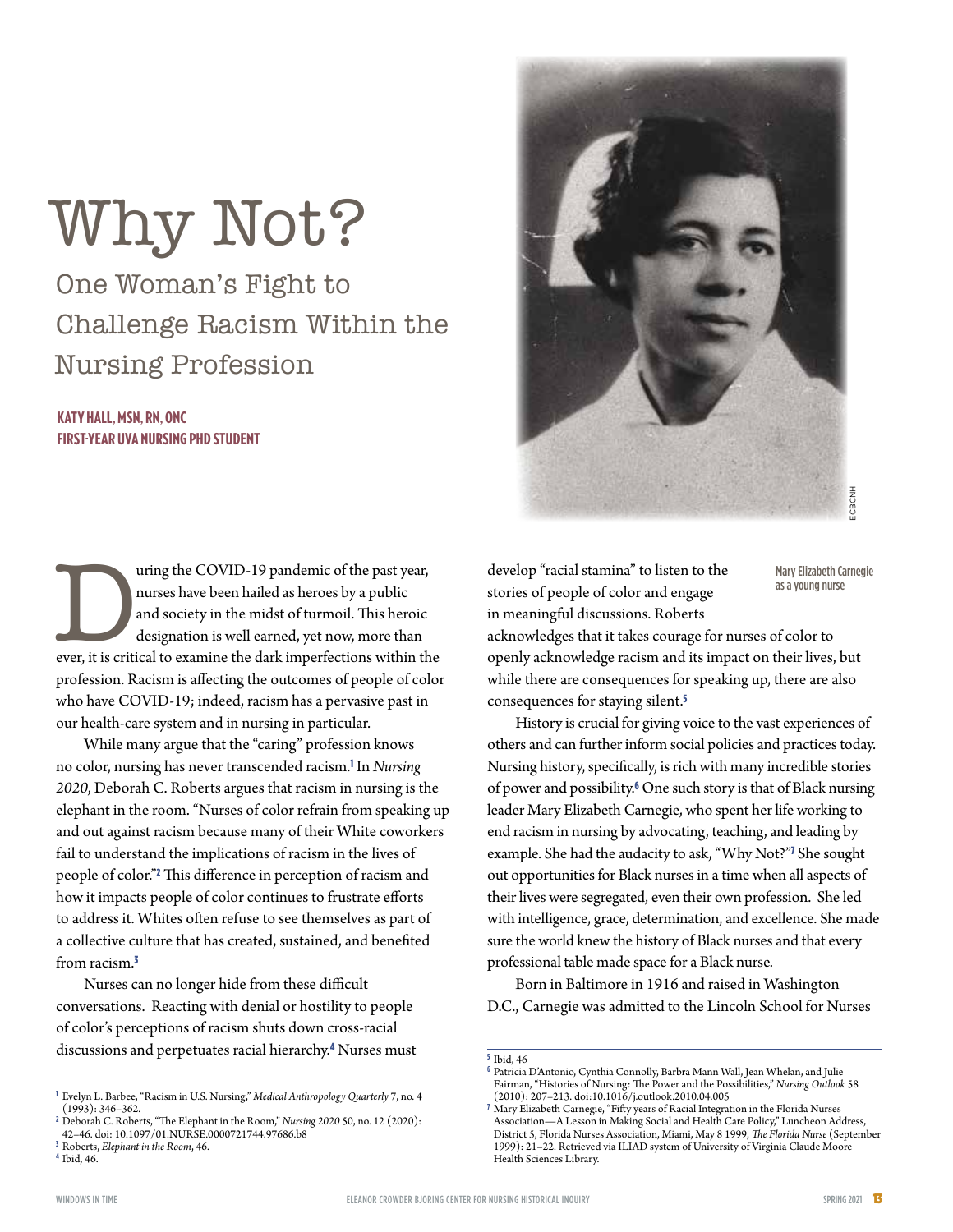in New York City in September 1934.<sup>8</sup> While most nursing schools of the time were established by hospitals so that students could provide care to patients at little to no cost to the hospital, Lincoln was founded in 1898, independent of a hospital. Its sole purpose was for training Black women to care for Black patients.<sup>9</sup>

Carnegie later wrote extensively on Black nurses' education. While most of the schools in the North were segregated by custom, in the South they were segregated by law as a result of the *Plessy vs. Ferguson* Supreme Court Decision of 1896 and a 1904 bill passed by the Kentucky legislature that declared it unlawful for any institution to teach White and Black students together.<sup>10</sup> Carnegie later elaborated on how the resulting parallel systems of educating nurses were separate but not even close to being equal. Despite the discrimination in nursing education, the young Carnegie learned to like nursing and relished the newfound freedoms afforded her by the program at Lincoln.<sup>11</sup>

Darlene Clark Hines has written extensively about Black nurses' professionalization. As Hine argues, in early 20th century America, White nurses viewed Black nurses as professionally, morally, and socially inferior to White nurses.<sup>12</sup>

Black nurses could only work at segregated hospitals and were given lower salaries. Black nurses working in private homes were often required to perform household and childcare chores in addition to caring for the sick. Physicians often spoke highly of the submissive and accommodating actions of Black nurses, arguing that they adapted to the needs of patients and were more "willing to render the small personal services only grudgingly performed by White nurses."<sup>13</sup> However, White administrators argued their low status in the nursing profession was the result of inferior training, lack of executive skills, limited intelligence, weak character, and inability to withstand pressure.<sup>14</sup>

Carnegie graduated from nursing school in 1937. After taking her state board examination, Carnegie also took the federal civil service examination for graduate nurses. The only two federal hospitals in the country where Black nurses could be assigned were the Veterans Hospital in Tuskegee, Alabama and Freedman's General Hospital in Washington, D.C. Because

<sup>11</sup> Carnegie, *Making Choices, Taking Chances,* 29.<br><sup>12</sup> Darlene Clark Hine, "Racism, Status, and the Professionalization of Black Nursing," in *Black Women in White: Racial Conflict and Cooperation in the Nursing Profession, 1890–1950*, (Bloomington, IN: Indiana University Press, 1989), 89–107. 100. **<sup>13</sup>** Ibid, 100.

![](_page_13_Picture_12.jpeg)

employment at Freedman's required a year of probation at the Veteran's Hospital in Tuskegee, Carnegie set off to the deep South. Following her probation year at Tuskegee, Carnegie transferred to Freedmen's Hospital in D.C.<sup>15</sup>

# In Pursuit of Higher Education for All

After working at Freedman's Hospital, Carnegie's primary goal was advancing her education and obtaining a bachelor's degree. So, in 1940, when West Virginia State College, an all-Black institution, offered her free tuition, room, and board in exchange for nursing services, she accepted.

Carnegie graduated in 1942 with a Bachelor of Arts degree and promptly joined the St. Philip School of Nursing in Richmond, Va., as a clinical instructor and supervisor of obstetric nursing. St. Philip was the Black nursing school within the Medical College of Virginia, and there were only four other Black faculty. After a year at St. Philip, a Carnegie was asked in 1943 to join the faculty at Hampton Institute, a Black college in Virginia that was trying to establish a baccalaureate program in nursing.<sup>16</sup> She joined the faculty at Hampton as assistant dean and was credited with establishing the first baccalaureate nursing program for Blacks in Virginia in 1944.<sup>17</sup>

Carnegie earned her master's degree at the University of Toronto in 1945, and was recruited by the General Education Board of the Rockefeller Foundation. The Foundation wanted to reorganize the leadership of the nursing program at Florida A&M College, with a nurse as the head of the program instead

**<sup>8</sup>** Mary Elizabeth Carnegie, "M. Elizabeth Carnegie," in *Making Choices, Taking Chances: Nurse Leaders Tell Their Stories*, ed. Thelma M. Schorr and Anne Zimmerman (St. Louis, MS: Mosby, 1988), 27–42.

**<sup>9</sup>** Mary Elizabeth Carnegie, *The Path We Tread: Blacks in Nursing, 1854–1984*, (Philadelphia, PA: Lippincott Company, 1986), 22–23.

<sup>&</sup>lt;sup>10</sup>Ibid, 22.<br><sup>11</sup> Carnegie, Making Choices, Taking Chances, 29.

**<sup>14</sup>**Ibid, 101.

**<sup>15</sup>**Carnegie, *Making Choices, Taking Chances*, 30–31. **<sup>16</sup>**Carnegie, *Making Choices, Taking Chances*, 33. **<sup>17</sup>**Carnegie, *Path We Tread*, 116.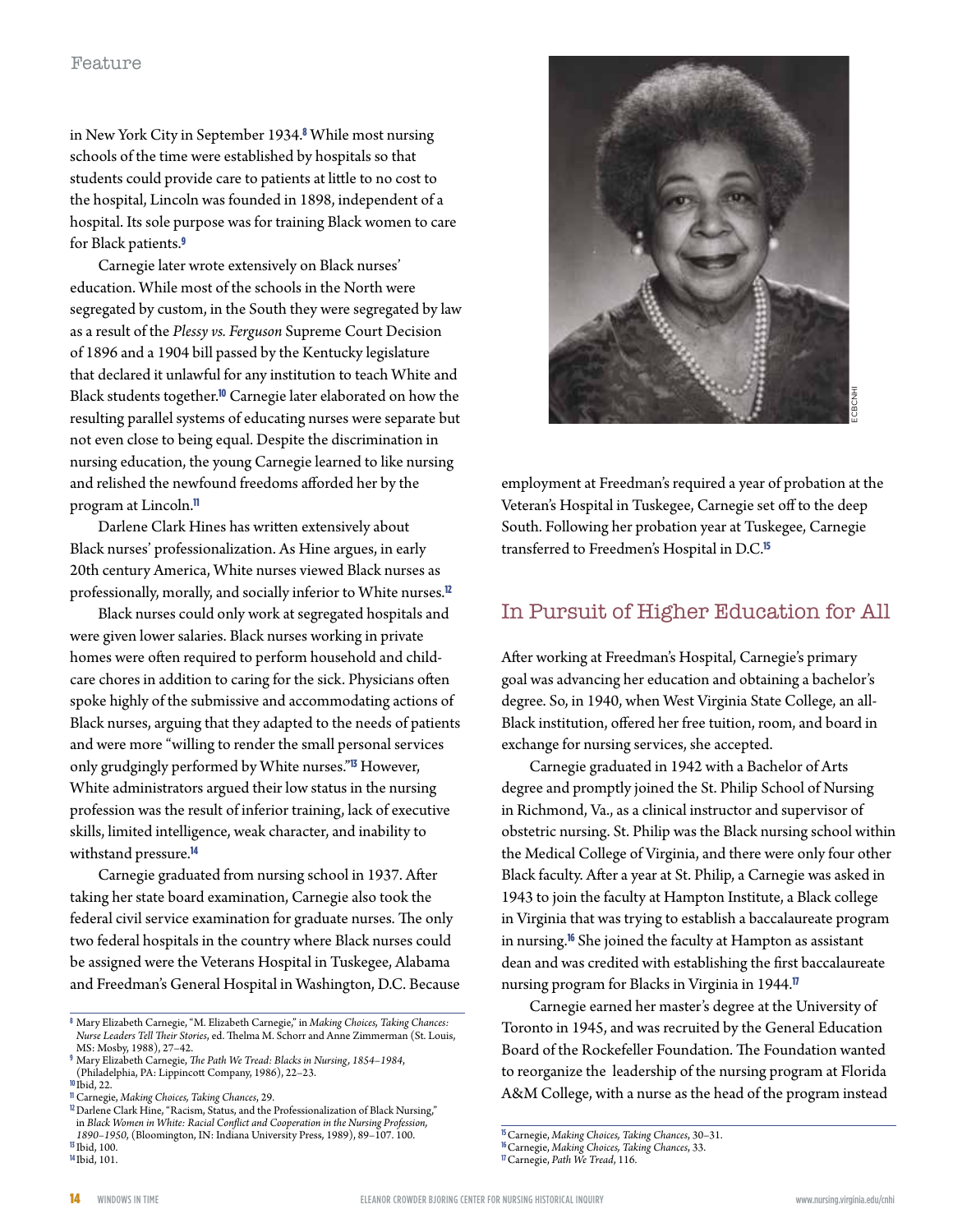of a medical director.<sup>18</sup> Florida A&M Hospital and Nurse Training program was founded in 1911 as a diploma program and transitioned to a baccalaureate program in 1936, making it the oldest continuing baccalaureate nursing program at a historically Black institution.<sup>19</sup> Eager to help Black women and provide them with high-quality higher education, Carnegie became the first dean of the school of nursing at Florida A&M College, the only baccalaureate nursing program in Florida until 1950.<sup>20</sup> But when she first arrived, she was startled by the poor conditions at both the hospital and the school. She confided to a friend,

The things that I have observed actually brought tears to my eyes, such as, the nursing arts laboratory with one bed in it and a handful of supplies; the library with only seventeen nursing books, some of which date back to 1898 … the condition of the hospital as a whole ... I shudder to even think of it.<sup>21</sup>

Nine months later, Carnegie had reorganized the nursing faculty, won control of her own budget, initiated clinical instruction, ordered new textbooks, shortened duty hours for students nurses, and initiated the maintenance of records and procedure books.<sup>22</sup> By 1949, Carnegie had expanded the library to hold over 18,000 catalogued and classified volumes. The new Nursing Arts Laboratory was appropriated on campus and furnished with modern equipment similar to that found in contemporary hospitals. Carnegie improved admissions requirements and ensured compliance with standards of the Florida State Board of Examiners for Nurses, and she updated the program's curriculum. These changes were not only made to improve the school, but for the specific goal of transitioning nurse training into nursing education.<sup>23</sup>

In her 1949 article, "Nurse Training Becomes Nursing Education" for the *Journal of Negro Education*, Carnegie argued that nursing education was the responsibility of the colleges and universities. She wrote, "Since the nurse copes with so many problems of humanity, she should have a broad general background of education."<sup>24</sup> Carnegie went on to illustrate her point using her program as an exemplar. Carnegie's changes resulted in creating a nursing division of the college instead of a department of the hospital. With this new designation, the

nursing division had the rights and privileges of any other college division and was appointed a director with responsibility and authority. When the college assumed responsibility for the nursing program, including clinical rotations, the hospital and public health agencies merely provided the opportunity for students to practice and develop skills.<sup>25</sup>

Not all Black nursing leaders were in favor of moving nursing education into colleges and universities. Evelyn Barbee argues that because most Black nurses were trained in two-year programs, it was discriminatory to push for collegiate nursing education.<sup>26</sup> But as Hine notes, had it not been for the talented leadership of Carnegie and others striving for quality higher education, "Black women would have been frozen into the lowest strata of nurse professionals."<sup>27</sup>

# Trailblazing Editorial Work

In 1953, Carnegie resigned from Florida A&M to take an editorial position with the *American Journal of Nursing* in New York City, where she was in charge of education material for *Nursing Outlook*. 28

In 1954 the *Brown vs. The Board of Education of Topeka* Supreme Court Decision nullified the *Plessy vs. Ferguson* "separate but equal" Supreme Court Decision of 1896, and finally it was agreed that separate education facilities were in fact unequal.<sup>29</sup> While in theory this would have seemed to be the end of all-Black institutions, ten years later there were still numerous all-Black schools of nursing operating.<sup>30</sup> Carnegie wrote a pivotal piece for the *Journal of the National Medical Association* in 1964 titled "Are Negro Schools of Nursing Needed Today?" She stated, "This is a rhetorical question to which my answer is no … Integration is a two-way street—good Negro and White schools of nursing should open their doors to all races; poor ones should close their doors."<sup>31</sup> Carnegie reported that White schools were restricting the number of Blacks admitted through quotas and that the Southern states were still "clinging to the concept of 'separate but equal' education" with double standards for education.<sup>32</sup> By continuing separate institutions, Carnegie argued that they were wasting taxpayer money and diminishing the small supply of qualified faculty.<sup>33</sup>

<sup>&</sup>lt;sup>18</sup> Carnegie, *Making Choices, Taking Chances*, 33.<br><sup>19</sup> Carnegie, *Path We Tread*, 30.<br><sup>20</sup> Carnegie, *Making Choices, Taking Chances*, 33.<br><sup>21</sup> Darlene Clark Hine, "From Hospital to College: Black Nurse Leaders and the

 $\textit{$\alpha$}-\textit{Hine}, \textit{From Hospital to College}, 235. \textit{$\beta$}-\textit{Marg}$  <br> Alary Elizabeth Carnegie, "Nurse Training Becomes Nursing Education at Florida A&M College" *The Journal of Negro Education*, 17, no. 2 (1948): 200–204. **<sup>24</sup>**Carnegie, *Nurse Training*, 200.

<sup>&</sup>lt;sup>15</sup> Carnegie, Nurse Training, 203.<br><sup>16</sup> Barbee, Racism in U.S. Nursing, 358.<br><sup>27</sup> Hine, From Hospital to College, 223.<br><sup>28</sup> Carnegie, Making Choices, Taking Chances, 39.<br><sup>29</sup> Carnegie, The Path We Tread, 27.<br><sup>30</sup> Mary El

 $\,^\mathrm{3I}$ Carnegie, Are Negro Schools Needed, 230.<br> $\,^\mathrm{3I}$ Carnegie, Are Negro Schools Needed, 230.<br> $\,^\mathrm{3I}$ Carnegie, Are Negro Schools Needed, 235.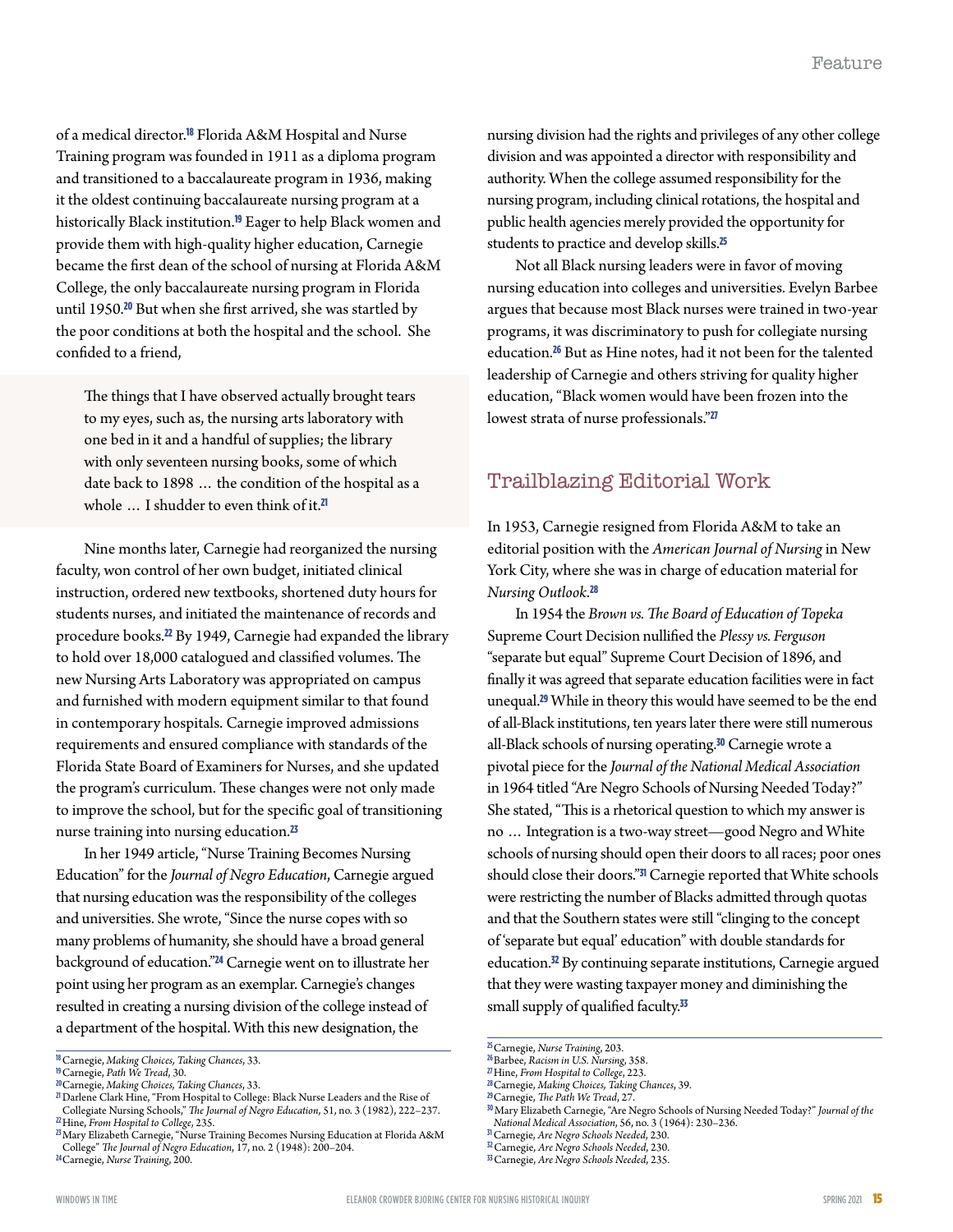![](_page_15_Picture_1.jpeg)

Carnegie was promoted to associate editor of *Nursing Outlook* in 1956 and by 1970 she was the journal's senior editor. Carnegie completed her doctorate in 1972 from the Graduate School of Public Administration at New York University. Her dissertation, *Disadvantaged Students in RN Programs*, was published by the National League for Nursing. In 1973, Carnegie became the chief editor of *Nursing Research*, and her first editorial, "ANF Directory Identifies Minorities with Doctoral Degrees," received national attention.

# The Path We Tread

Carnegie firmly believed that the contributions of Black nurses were starkly neglected and in 1983, she started to work on a comprehensive history of Blacks in nursing. *The Path We Tread: Blacks in Nursing 1854–1984*, was published in 1986. She wrote, "This, I think, has been my greatest contribution to nursing."<sup>34</sup>

In *The Path We Tread* and an article for *The American Journal of Nursing* titled "Nurses at the Front," Carnegie argued that long before receiving the title "nurse," Black women had been caring for the sick and practicing the art of nursing.<sup>35</sup> During enslavement, Black women cared for their own families as well as the families that owned them. Later, during periods of great crisis, Black women volunteered as nurses in war.<sup>36</sup> Carnegie told the stories of the first Black pioneer nurses Mary Seacole, Sojourner Truth, Harriet Tubman, Susie King Taylor, and

Namahyoke Sockum Curtis and noted, "These women's stories are only illustrations of the contributions made by many."37

*The Path We Tread* received national recognition, won the *American Journal of Nursing's* Book of the Year Award, and was published in three editions.<sup>38</sup> Over the remaining years of her life, Carnegie received many awards, including the 1995 Agnes Dillon Randolph Award from the Center for Nursing Historical Inquiry at the University of Virginia. In 1977, Hampton University (previously Hampton College) established the M. Elizabeth Carnegie Nursing Archives, the first archives in the U.S. designated as a repository for memorabilia on minority nurses.<sup>39</sup> Carnegie was inducted into the American Nurses Association Hall of Fame in 2000.<sup>40</sup>

# Carnegie's legacy

During the 20th century, nursing became one of the major professions for women in America. Without Black nursing leaders like Carnegie, the inclusion of Black women in the profession would have been severely hindered due to racial segregation and discrimination.<sup>41</sup> As Hine notes:

It was up to Black nurses, however, to transform themselves into effective agents for social and professional change. After all, progress never is achieved by those who sit and wait … Black nurses had to create their own paths to equality.<sup>42</sup>

Through perspectives like Carnegie's, nurses can critically examine the profession and understand implications for practice in today's society. Black nurses have overcome incredible obstacles and made pivotal contributions to the profession. Nurses today should celebrate these accomplishments, acknowledge the pain caused by racism, and work together to ensure all discrimination and marginalization of people of color are addressed.  $\mathbb{R}$ 

*Note: Mary Elizabeth Carnegie's Agnes Dillon Randolph Lecture, "A Worldwide View of Black Nurses," is available at the Bjoring History Center, together with other materials from her 1995 visit to UVA.*

**<sup>34</sup>**Carnegie, *Making Choices, Taking Chances*, 41. **<sup>35</sup>**Mary Elizabeth Carnegie, "Nurses at the Front," *The American Journal of Nursing*, 84, no. 10 (1984): 1250–1252. **<sup>36</sup>**Carnegie, *The Path We Tread*, 1.

<sup>&</sup>lt;sup>37</sup> Carnegie, *The Path We Tread,* 15.<br><sup>38</sup>Sadie M. Smalls, "M. Elizabeth Lancaster Carnegie," in *American Nursing: A Biographical Dictionary, Volume 3*, eds. Vern Bullough and Lilli Sentz (NY, NY: Springer Publishing Company, 2000): 44–47.

**<sup>39</sup>**Hampton University School of Nursing, "Historical Overview," http://nursing. hamptonu.edu/page/Historical-Overview

**<sup>40</sup>**American Nurses Association, "ANA Hall of Fame," https://www.nursingworld.org/ana/ about-ana/history/hall-of-fame/inductees-listed-alphabetically/41Hine, From Hospital to College, 237.

**<sup>41</sup>**Hine, *From Hospital to College*, 237. **<sup>42</sup>**Hine, Racism, *Status and Professionalization*, 107.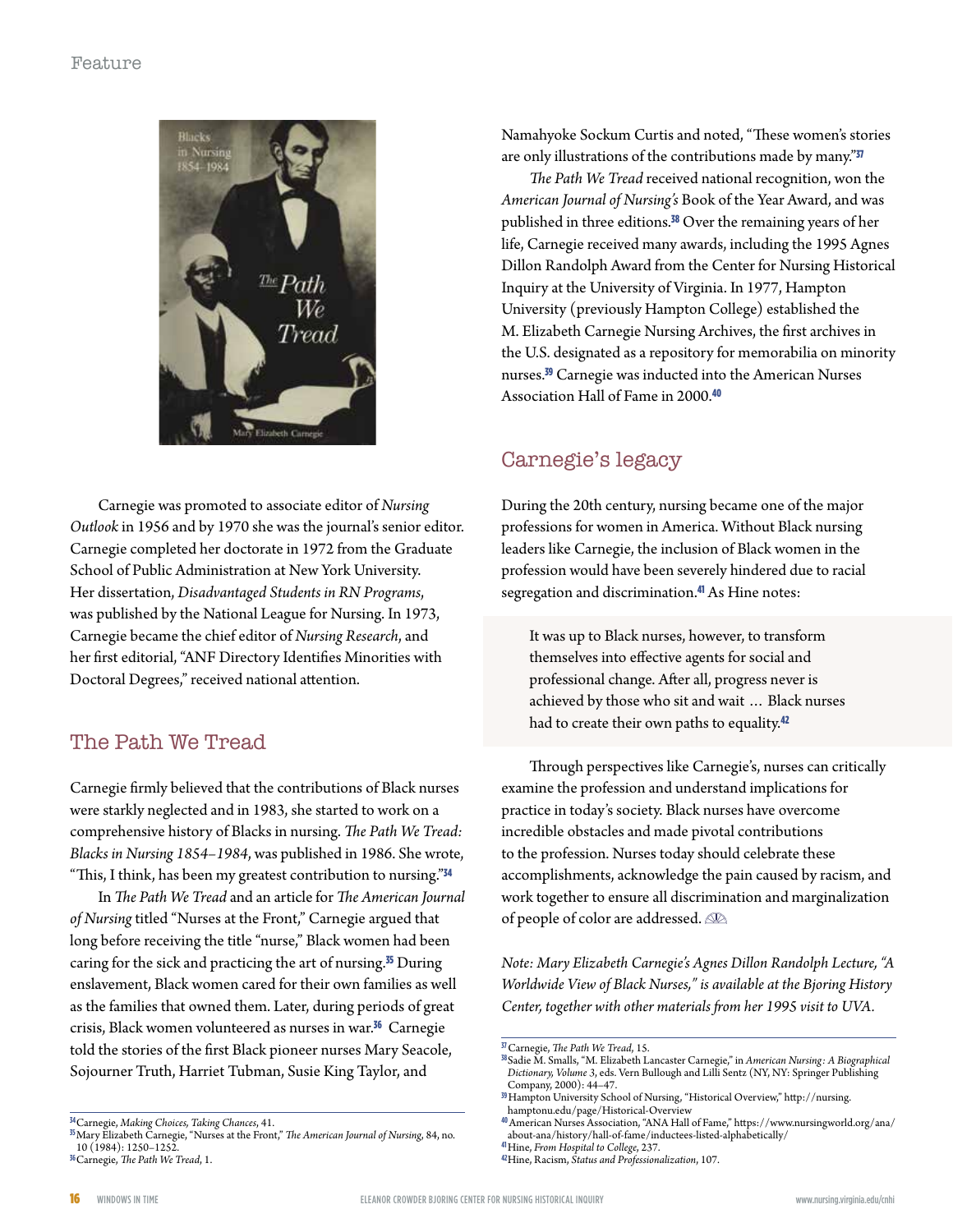# **ROM THE PAST**

# Nurses in the Battle of the Atlantic

#### **REBECCA COFFIN, PHD, RN**

**N THE SUMMER OF 1941, just months**<br>before the United States officially entered<br>War II, 26 U.S. Red Cross nurses boarded<br>*M/S Vigrid* and the *SS Maasdam* en route to N THE SUMMER OF 1941, just months before the United States officially entered World War II, 26 U.S. Red Cross nurses boarded the England. Those on the *Maasdam* were crossing the Atlantic to help establish a 100-bed hospital for communicable diseases. All personnel, equipment, and supplies were to be provided by the U.S.<sup>1</sup> The nursing contingent on the *Vigrid* may also have been given the same directive.

Both ships were torpedoed and sank before reaching their destination. Eighty years later, it may be impossible to piece together the larger story of these nurses and countless others like them. Most of these nurses survived, having experienced a harrowing rescue; four were lost at sea.

The Battle of the Atlantic was one of the most important battlefronts in World War II. When war broke out in Europe in 1939, Britain was Finally, they were ready. They dependent on the U.S. and other allies for supplies and equipment to defend itself against German attack. The U.S. had not yet involved itself directly in the war, but provided aid indirectly through the Lend-Lease Act, supplying Britain with ammunition, tanks, airplanes, trucks, and food while maintaining its position of neutrality.<sup>2</sup> This position changed when the U.S. declared war in December 1941.

Waged through 1945, the Battle of the Atlantic took a tremendous human toll: 72,000 Allied naval and merchant seamen lost their lives, and 3,500 Allied merchant ships were

#### Richmond Times-Dispatch, Friday, July 18, 1941

![](_page_16_Picture_10.jpeg)

800 submarines.<sup>3</sup>

# 13 Americans Off Sunk Ship **Reach London**

LONDON.  $U\bar{P}v$ —Six more American Red Cross nurses and seven<br>United States. Marinos research<br>from the Netherlands steamship<br>Maasdam, torpedoed in the Netherlands<br>Atlantic Last month, arrived in<br>London yesterday.

London yesterday.<br>The nurses were Frañces Bacon,<br>Parministon, Mich.: Laurine Smith,<br>Hudsonville, Mich.: Mary Ann Sul.<br>Hudsonville, Mich.: Aliton, Mass.: Margaret<br>Malloy, Chicago, and Martha Reis,<br>Wooster, Oliko, Mass.: Mar

Nine other American nurses who<br>were aboard the Maasdam arrived<br>here July 4. Two of the contingent<br>still are unaccounted for.

stul are unaccounted for,<br>The Marines, who were accom-<br>panied by their commanding of<br>the cer, Major Walter 1, Jordan, joined<br>previous arrivals as firewatchers<br>and messengers at the United<br>States Embassy.

Were Finishing Dinner

States Embassy.<br>
States Were Finlahlug Dinner<br>
The nurses said all the passen-<br>
gers were bust finlahlug Dinner<br>
wiren the torriede struck,<br>
"There was no confusion, "Nurse<br>
"Welk, I guess there was a little<br>
confusion, at

sunk. Germany lost approxmately 30,000 sailors and nearly

Both the *Vigrid* and the *Maasdam* were part of the larger Convoy HX 133, and Red Cross nurses may have been on other ships. Sixteen nurses and a housemother were aboard the *Maasdam* and ten nurses were aboard the *Vigrid*.

Convoy HX 133 departed from Halifax, Nova Scotia on June 16, 1941. The convoy consisted of approximately 64 merchant ships and 20 escort ships to protect against German U-boat attacks. The convoy's first week at sea started slowly

**<sup>1</sup>**McGill Wood, M. Marian. "Torpedoed!" *American History Illustrated* 27, no. 5 (1992): 38–42.

**<sup>2</sup>**"Today in History—October 23: Lend-Lease Act," Library of Congress, accessed April 12, 2021, Today in History—October 23 | Library of Congress (loc.gov)

**<sup>3</sup>**Naval History and Heritage Command. "Battle of the Atlantic." May 10, 2019. Battle of the Atlantic (navy.mil)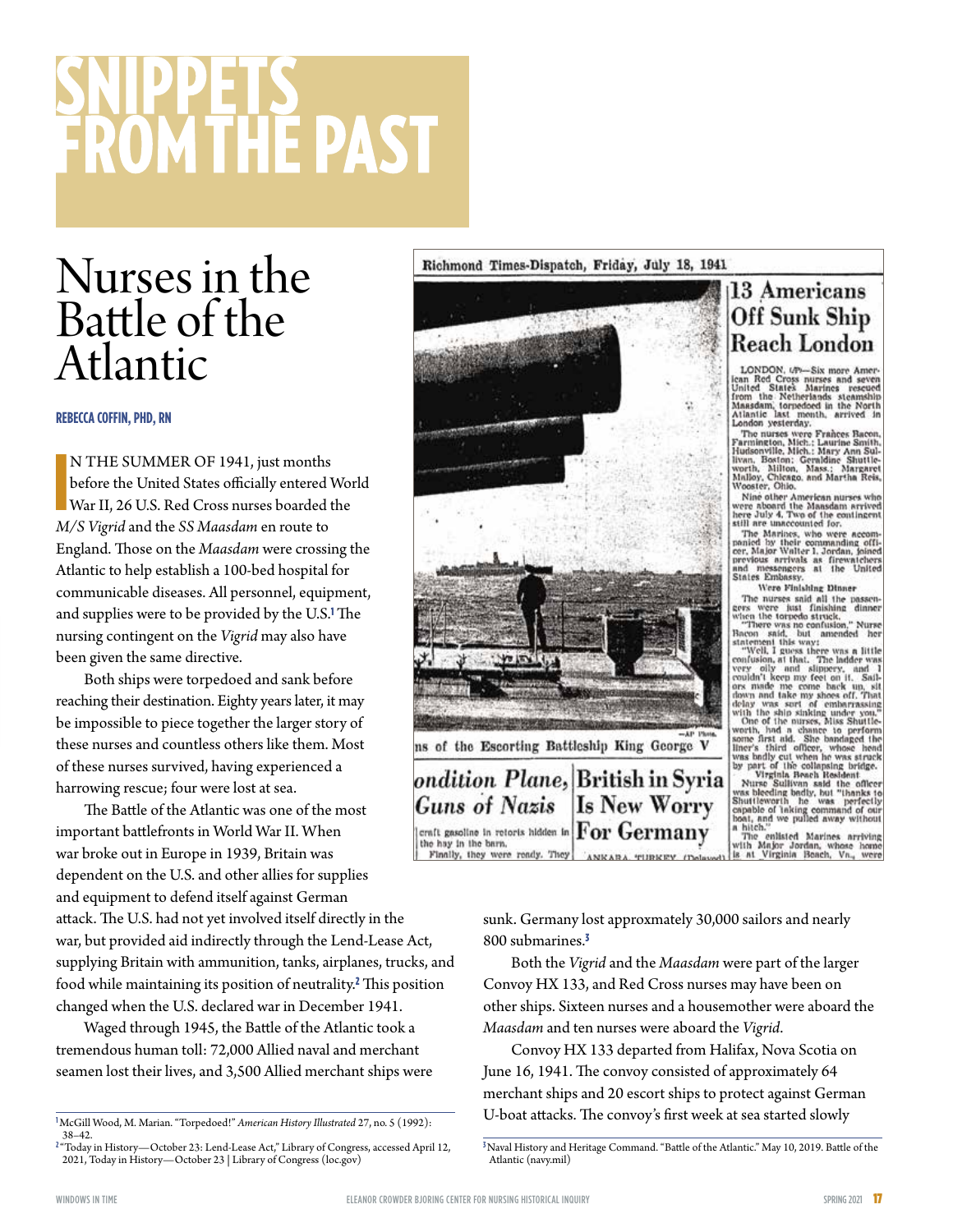under heavy fog. On June 23, 1941, the *Vigrid* experienced engine trouble and began straggling behind the convoy. It quickly became a target for German U-boats and was torpedoed and sunk in the morning of June 24. Its 47 passengers escaped on the four lifeboats.<sup>4</sup>

The captain's lifeboat with nine crew and four nurses survived rough storms and heavy seas and was eventually found on July 5. Its rescued passengers landed at Reykjavik, Iceland on July 8. The 2nd mate's boat carried four other nurses and stayed with the captain's lifeboat until it disappeared one night. It was never found. The third lifeboat, with two nurses, two officers, and three crew members, was

picked up on July 13. These individuals were taken to a hospital in Londenderry, England. The fourth lifeboat, headed eastward with the third lifeboat, disappeared. In total, 26 of the 47 individuals on the *Vigrid* were lost at sea.<sup>5</sup>

The convoy was attacked again on June 27, 1941. Two ships were damaged and two ships were sunk, including the *Maasdam* with 80 people on board. Shortly after the *Maasdam* was torpedoed, a nearby cargo ship carrying a full load of munitions was also struck. A great explosion blasted shrapnel onto the *Maasdam*, injuring some of the passengers and crew.

| Nurses rescued from SS Maasdam on<br>$M/T$ Havprins—arrived at Avonmouth on<br><b>July 4, 1941</b> | <b>Nurses rescued from</b><br>SS Maasdam—arrived at<br>London on July 17, 1941 |
|----------------------------------------------------------------------------------------------------|--------------------------------------------------------------------------------|
| Mildred Marian McGill                                                                              | Frances Bacon                                                                  |
| Marie Carolyn Golk                                                                                 | Laurine Smith                                                                  |
| Susan Shirley Ralph                                                                                | Mary Ann Sullivan                                                              |
| Livenia Martha Fulton                                                                              | Geraldine Shuttleworth                                                         |
| Mildred Estelle Doane                                                                              | Margaret Malloy                                                                |
| Marion Catherine Weimer                                                                            | Martha Reis                                                                    |
| Lillian Evans                                                                                      |                                                                                |
| Nancy Mary Heberden                                                                                |                                                                                |
| Ruth Marion Martin                                                                                 |                                                                                |

Source: www.warsailors.com

*Surviving Nurses on Captain's Lifeboat* Marion Blissett Lillian Mary Pesnicak Victoria Mary Pele Rachel Marjorie St. Pierre

*Surviving Nurses on 1st Mate's Boat* Helen Jurewicz Margaret Irene Somerville

*Nurses on 2nd Mate's Boat— Lost at Sea* Nancy Margaret Pott Dorothea Louise Koehn Phyllis Lou Evans Dorothy Catherine Morse

Nurse M. Marian McGill Wood recounted:

*Bedlam reigned on the main and boat decks. The third officer, with blood streaming from a forehead gash, was trying to get to his lifeboat. A Marine lay near another lifeboat, with his face distorted in pain and his shoes and ragged pants blood-soaked. Another Marine hemorrhaged from a head wound. A nurse with blackened face and shredded slacks walked dazedly in circles. Many other passengers and crewmen were stunned or wounded.*

*Someone opened a medical chest, and I joined the uninjured in administering first aid. Then we helped the wounded into lifeboats."*<sup>6</sup>

The passengers and crew released the lifeboats and abandoned ship. Two of the four lifeboats found their way to a ship. The convoy kept moving, but one ship, the *M/T Havprins*, was still in sight. The remaining two lifeboats rowed towards it, but soon many of the passengers were tossed into the cold waters as rain started and the sea roughened. Several passengers swam through the frigid sea towards the ship and feebly climbed the rope bridge towards the deck. Some fell back into the water several times, their hands too numb and bodies too tired to grasp the rope. The housemother and a nurse were pulled into the propeller and died when the *Havprins* had to maneuver away from the drifting *Maasdam* to avoid crashing into it.<sup>7</sup>

The third lifeboat slowly made its way to the *Havprins*, and the passengers climbed aboard. A rescue boat rowed out to Red Cross nurse McGill Wood and the remaining passengers who clung onto the fourth lifeboat, adrift in the rough sea. Wood recalled that once she was safely aboard the *Havprins*, it was the other nurses who now cared for her:

*One of the nurses took me into a cabin, stripped away my wet clothing, and massaged me to raise my body temperature. Then I was wrapped in a blanket and given rum and hot coffee. Complete exhaustion overwhelmed me.*<sup>8</sup>

**<sup>4</sup>**Warsailors. "M/S Vigrid." November 3, 2012. M/S Vigrid—Norwegian Merchant Fleet 1939–1945 (warsailors.com)

**<sup>6</sup>** McGill Wood, M. Marian. "Torpedoed!"

**<sup>7</sup>** McGill Wood, M. Marian. "Torpedoed!"

**<sup>8</sup>** McGill Wood, M. Marian. "Torpedoed!"

**<sup>5</sup>**"Vigrid: Norwegian Motor Merchant," Uboat.net, accessed April 12, 2021, https://uboat. net/allies/merchants/ship/1003.html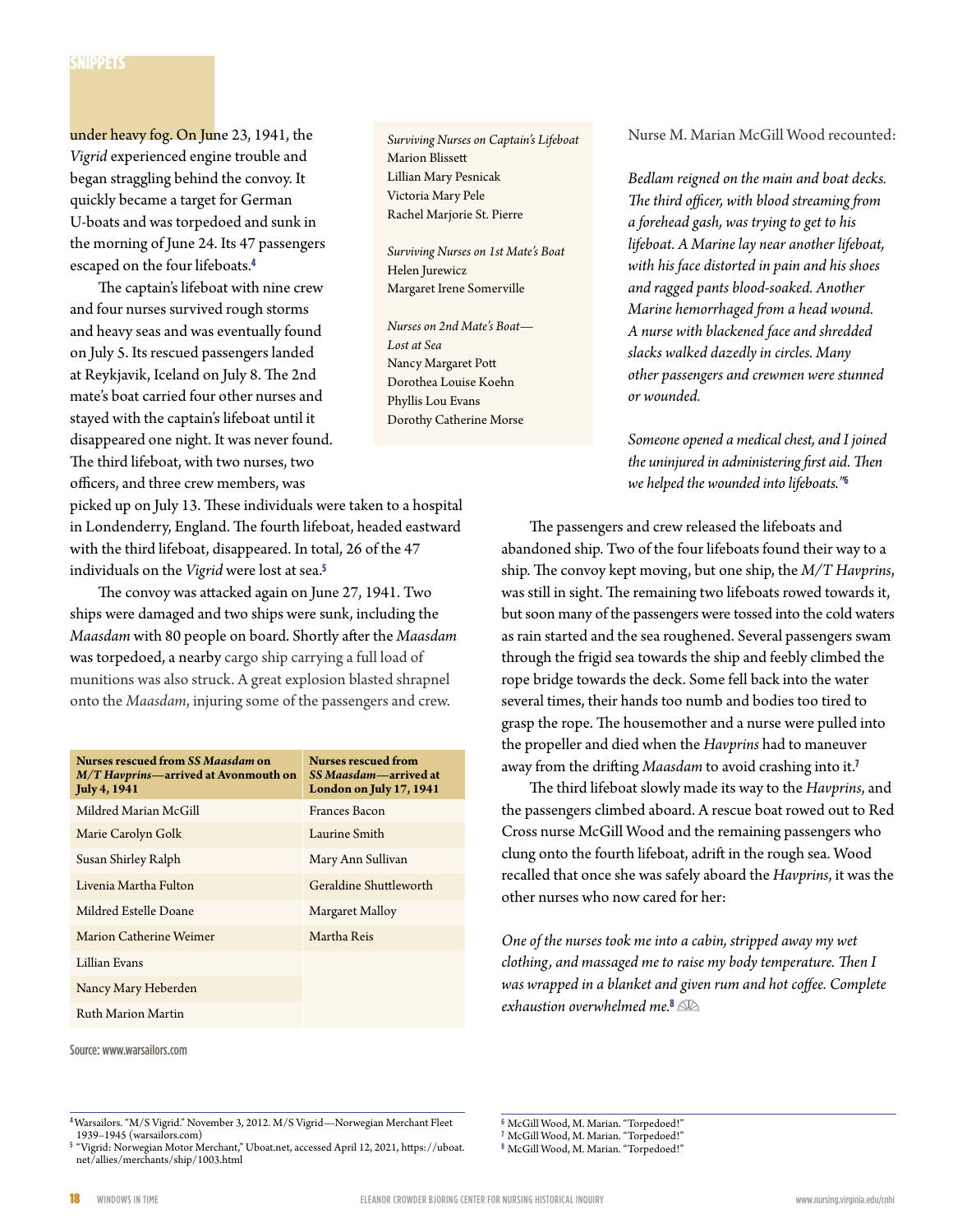# **THE ARCHIVIST**

# Trusting the Cure

#### **HENRY K. SHARP**

ERE IN THE BJORING CENTER, history is not something "back there," walled off from the present, but is all around us all the time. One pertinent example is present in the current public health debate about the vaccines ERE IN THE BJORING CENTER, history is not something "back there," walled off from the present, but is all around us all the time. One pertinent example is for COVID-19. As inventories increase,

attention is shifting from the processes of manufacturing to the logistics of distribution. After all, a vaccine is effective only if it's taken. Subsequent steps focus on access and information, issues that apply to all public health services, and the cornerstone of these efforts has to be clear and credible communication. Without faith in the health care on offer, even accessible services would be unused.

One of today's headlines concerns vaccine availability and acceptance in minority communities, challenges that are not new. Our UVA Hospital history project offers some insights. An important local precursor to the 1901 University Hospital was a charity "cottage"

Mosfital articles Buckmaster's List ALBERT AND SHIRLEY SMALL SPECIAL COLLECTIONS LIBRARY. UVA ALBERT AND SHIRLEY SMALL SPECIAL COLLECTIONS LIBRARY, UVA

**Our UVA Hospital history project offers some insights.**

When the hospital first opened, a local newspaper printed an article that was notable both for the facts it related and the insensitivity of its representation. The story ran like this: an African-American woman on a local farm fell ill, and a doctor

> visited, telling her of the new hospital. The next day he sent a horse-drawn taxi for her, but she was nowhere to be found. Her friends had gathered her up and hidden her in another house. Later the doctor returned, and he found her panicked, certain that "if she was carried there, she would be cut up!" After a time, the doctor was able to assuage her anxiety, and she consented to come to the hospital, where she was cured. Yet the story's narrator dismissed her fears of experimentation and dissection as "foolish" and the reaction of the black community as "superstitious." The success of the woman's treatment did encourage others to come to the hospital, since word-of-mouth and community leadership are critical to building trust. But

the utter failure of the reporter to make an attempt to comprehend that community's very different perspective undermined rather than supported the public health goal.

It is still a critical lesson. Perhaps the woman's reaction gave the doctor an unexpected assignment in empathetic communication—not to assume that the goodness of medicine is self-evident—a lesson that was lost on the narrator of the story. Learning to see from another perspective is the foundation of real social and public-health progress.

hospital founded on Vinegar Hill in 1887. This facility, called the Piedmont Hospital, involved a unified campaign of support from charitable organizations, religious groups, and individuals crossing professional, faith-based, and racial boundaries. The University contributed, too, and medical students observed

Needed items at Piedmont Hospital included sheets, towels—and a stove.

in-patient surgeries and out-patient clinics. A resident nurse-matron and her assistants managed the services.